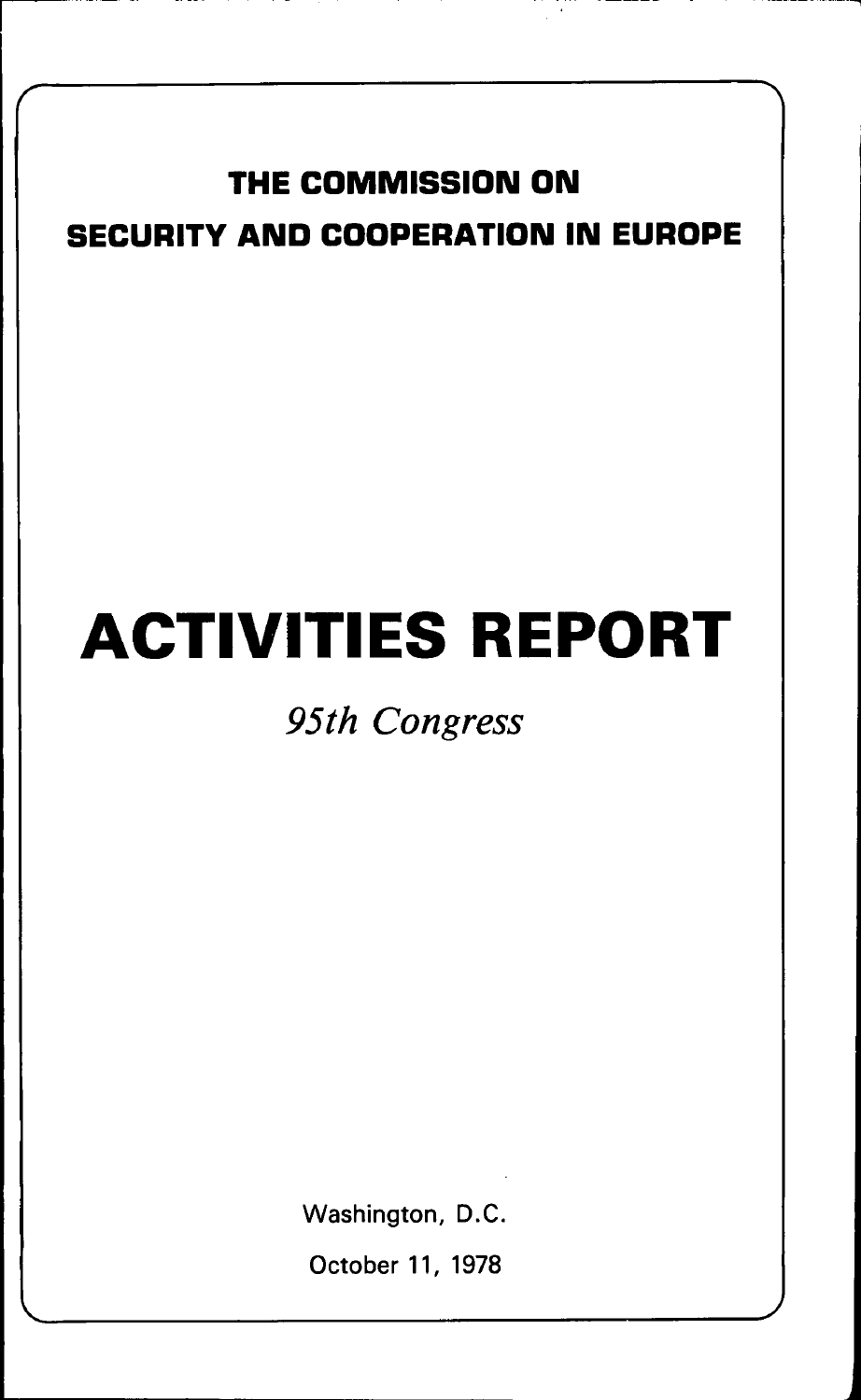THE COMMISSION ON SECURITY AND COOPERATION IN EUROPE

 $\cdot$ 

Activities Report

95th Congress

Dante B. Fascell, Florida, Chairman Claiborne Pell, Rhode Island, Co-Chairman

| Sidney Yates, Illinois        |  |  |
|-------------------------------|--|--|
| Jonathan Bingham, New York    |  |  |
| Paul Simon, Illinois          |  |  |
| John H. Buchanan, Alabama     |  |  |
| Millicent Penwick, New Jersey |  |  |
|                               |  |  |

#### EXECUTIVE BRANCH

Patricia Derian, Department of State David McGiffert, Department of Defense Frank Weil, Department of Commerce

R. Spencer Oliver, Staff Director and General Counsel Guy E. Coriden, Deputy Staff Director

Washington, D.C. October 11, 1978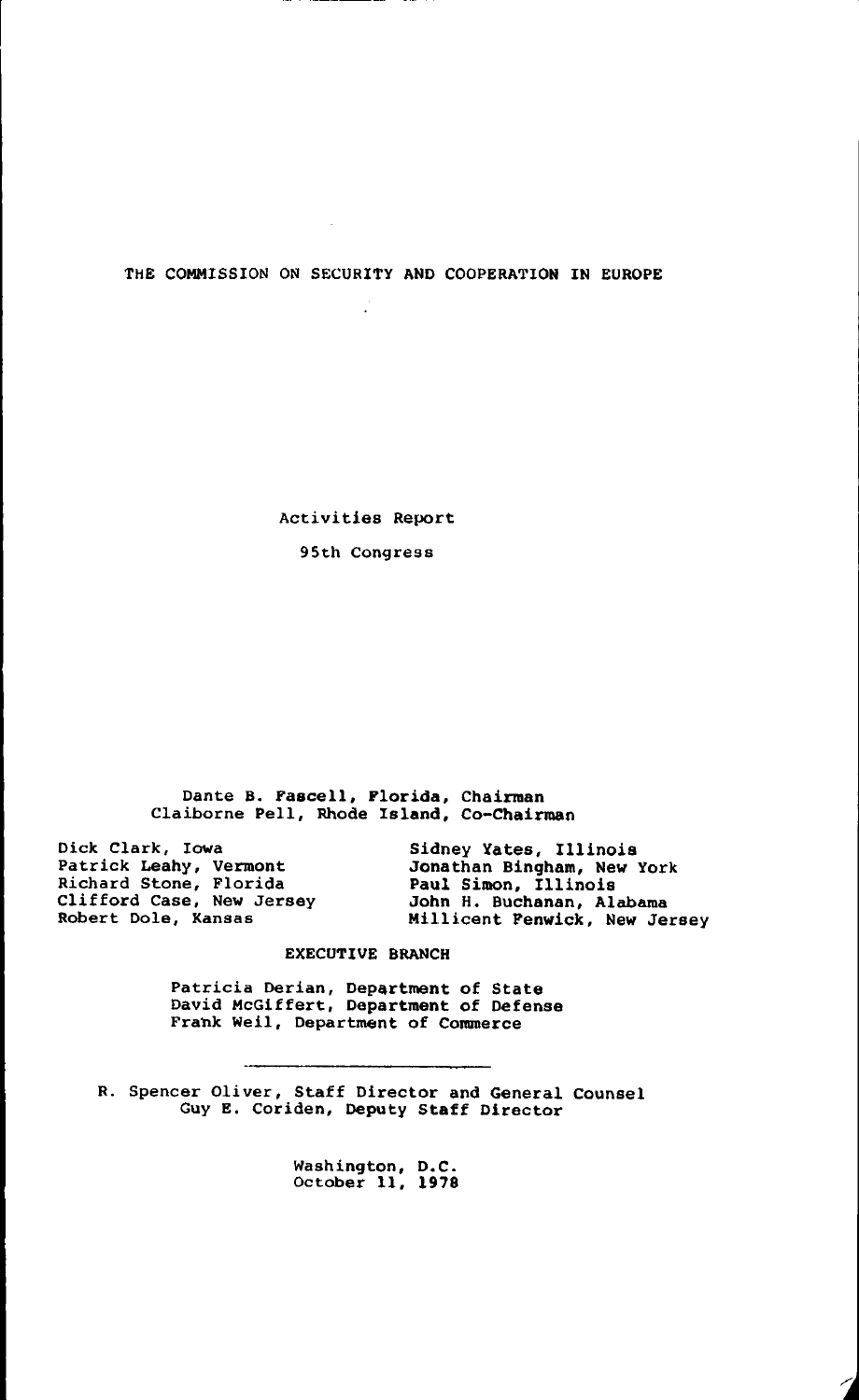### CONTENTS

| $\mathbf{I}$ |                                                    |  |
|--------------|----------------------------------------------------|--|
| $\mathbf{I}$ |                                                    |  |
| III          |                                                    |  |
| IV           |                                                    |  |
| v            |                                                    |  |
| VI           | Commission Meetings and Staff Interviews 18        |  |
| VII.         | Coordination and Policy: U.S. and International 21 |  |
| VIII         |                                                    |  |
| IX           | Reports and Publications 26                        |  |
| x            | Cooperation with Non-Governmental Organizations 29 |  |
| XI           |                                                    |  |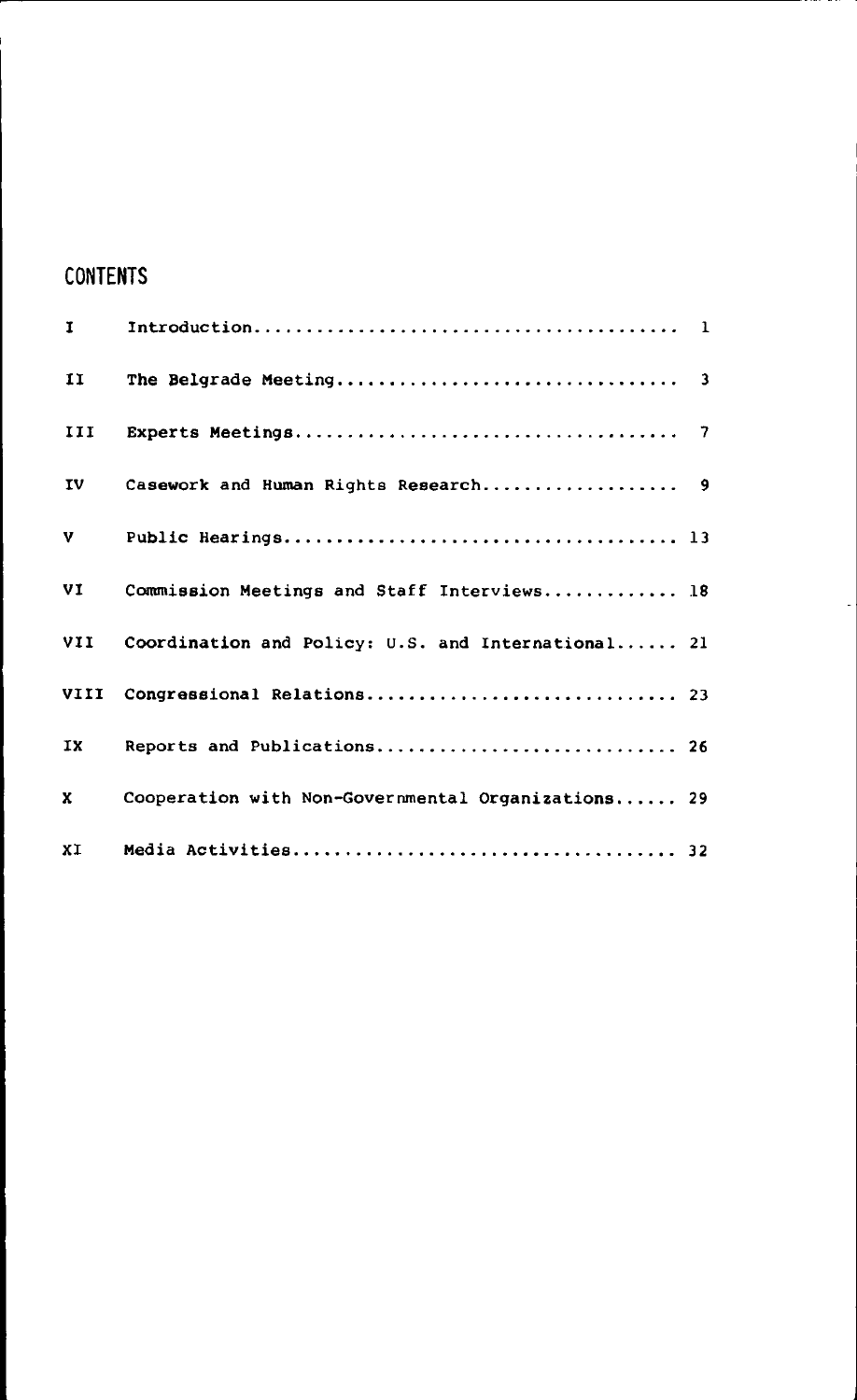#### I INTRODUCTION

Created in 1976 as an independent agency to monitor and encourage compliance with the 1975 Helsinki Conference on Security and Cooperation in Europe (CSCE), the Commission has carried out its responsiblities in a variety of ways during the 95th Congress.

Primary focus of Commission activity during the past two years was on the Belgrade CSCE review conference which met from June 1977 to March 1978 to review implementation by all signatories of the military and security, economic and scientific, humanitarian and other goals of the Helsinki Final Act. The Commission was instrumental in formulating U.S. policy for the Belgrade meeting and then played an important and active role as part of the U.S. delegation to the review conference. It has also been active in planning for and staffing official U.S. delegations to a subsequent meeting of scientific experts in Bonn, as well as other conferences within the CSCE process.

In addition to carrying out its monitoring and informational responsibilities in major international fora, the Commission has been extremely active on a day-to-day basis in promoting implementation of the Helsinki accords.

Extensive and continuing hearings during the last two years have provided an important source of information on the state of Helsinki Final Act implementation, particularly in the human rights area. Human rights, especially family reunification, was also the subject of a large number of Commission meetings and

-1-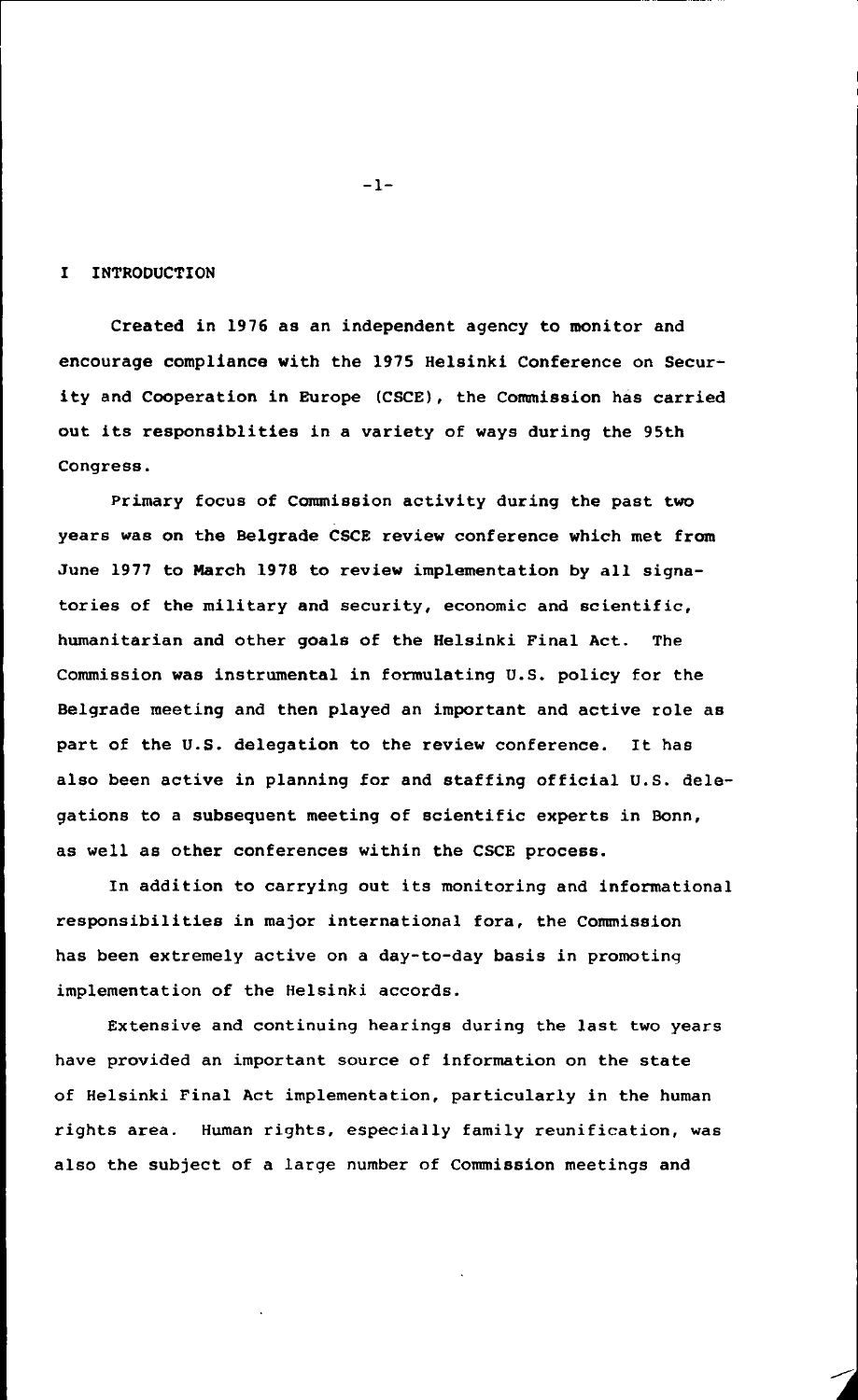staff interviews during the 95th Congress. As a result, the Commission has been able to provide a regular flow of reports and information to the Congress, press and public on human rights and other issues involving Helsinki Final Act implementation.

The Commission has a unique role in policy formulation and coordination on CSCE; during the past two years, Commissioners and staff held extensive meetings with officials of the Executive Branch to review and initiate CSCE policy issues. In addition, periodic consultations were held with officials of the other signatory governments. It is likely that this process will intensify and expand in anticipation of the next major review conference at Madrid in 1980.

-2-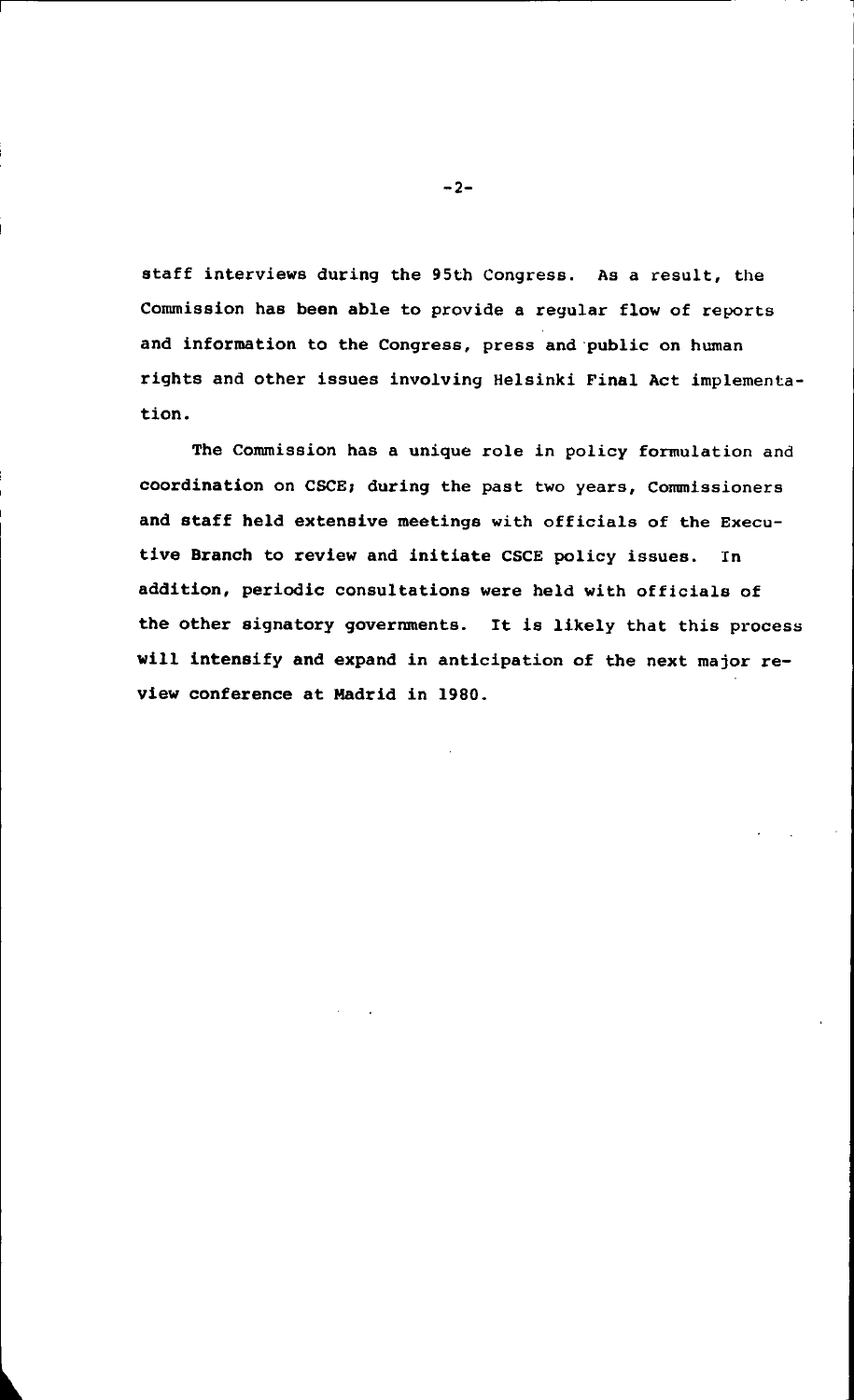#### II \THE-BELGRADE MEETING

 $\bar{\mathrm{F}}$ reparations for, and participation in the Belgrade review meeting required a significant proportion of the Commission's time and resources. Given the importance of the meeting to the CSCE process and the extent of CSCE expertise on the Commission, both Commissioners and staff were fully and substantially integrated into the U.S. delegation to the meeting, with Congressman Dante B. Fascell and Senator Claiborne Pell serving as vice-chairmen of the U.S. delegation.

In an unprecedented move, the U.S. delegation was organized as a totally unified team consisting of Commission members and staff as well as State Department and other Executive Branch personnel and distinguished public members. The delegation's composition reflected the diversity of interests involved and the importance different groups attached to the Belgrade meeting. This was the first review meeting envisioned by the Final Act and thus a milestone in the continuing CSCE process. Its goals were to continue and strengthen that process by conducting a thorough exchange of views on implementation of the Final Act and by deepening mutual relations, improving security and developing cooperation among the 35 participating nations.

As part of the U.S. Government's pre-Belgrade preparations, the Commission staff actively participated in extensive bilateral consultations with Western, neutral and Eastern signatory states which preceded the meeting. The Commission also worked closely

-3-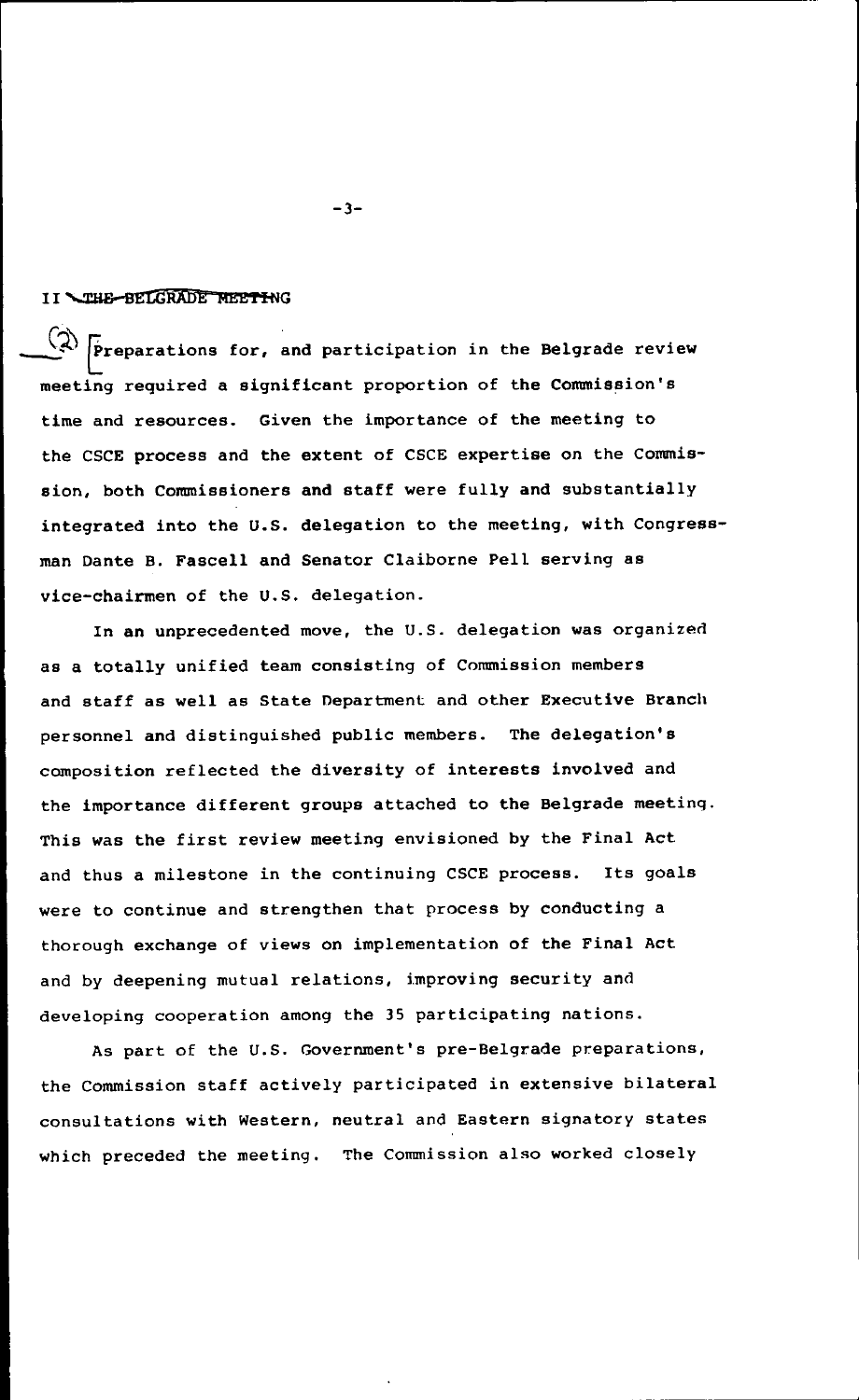with the State Department in writing the detailed briefing books, files and reports prepared for the use of the U.S. delegation in Belgrade. Several ideas for new proposals, later submitted at the meeting, came from suggestions the Commission had made. The Commission's lengthy report on implementation served as an important reference throughout the meeting. The Commission also maintained close contact with, and submitted reports before, during, and after the meeting, to Congress and the hundreds of non-governmental organizations which maintained an active interest in the course of the discussions.

Throughout the Belgrade meeting, Commissioners and staff played an active and visible role in the proceedings. The Commission supplied three members of the seven-member U.S. delegation to the June preparatory meeting. Eight Commissioners attended and participated in sessions of the main meeting, while 14 staff members took part in numerous aspects of the fall meeting. In two of the most significant working groups, Basket III and Follow-up, U.S. representation was chaired by Commission staff members, with back-up provided largely by Commission staff. The Commission's work in the delegation largely fell into the following categories:

(a) Committee Work - Prepared and delivered speeches, replies and answers to questions or criticism; chaired meetings, wrote summary daily and weekly cables to Washington, maintained close contact with all delegates, attended and participated in NATO caucuses and planned tactics and strategies.

-4-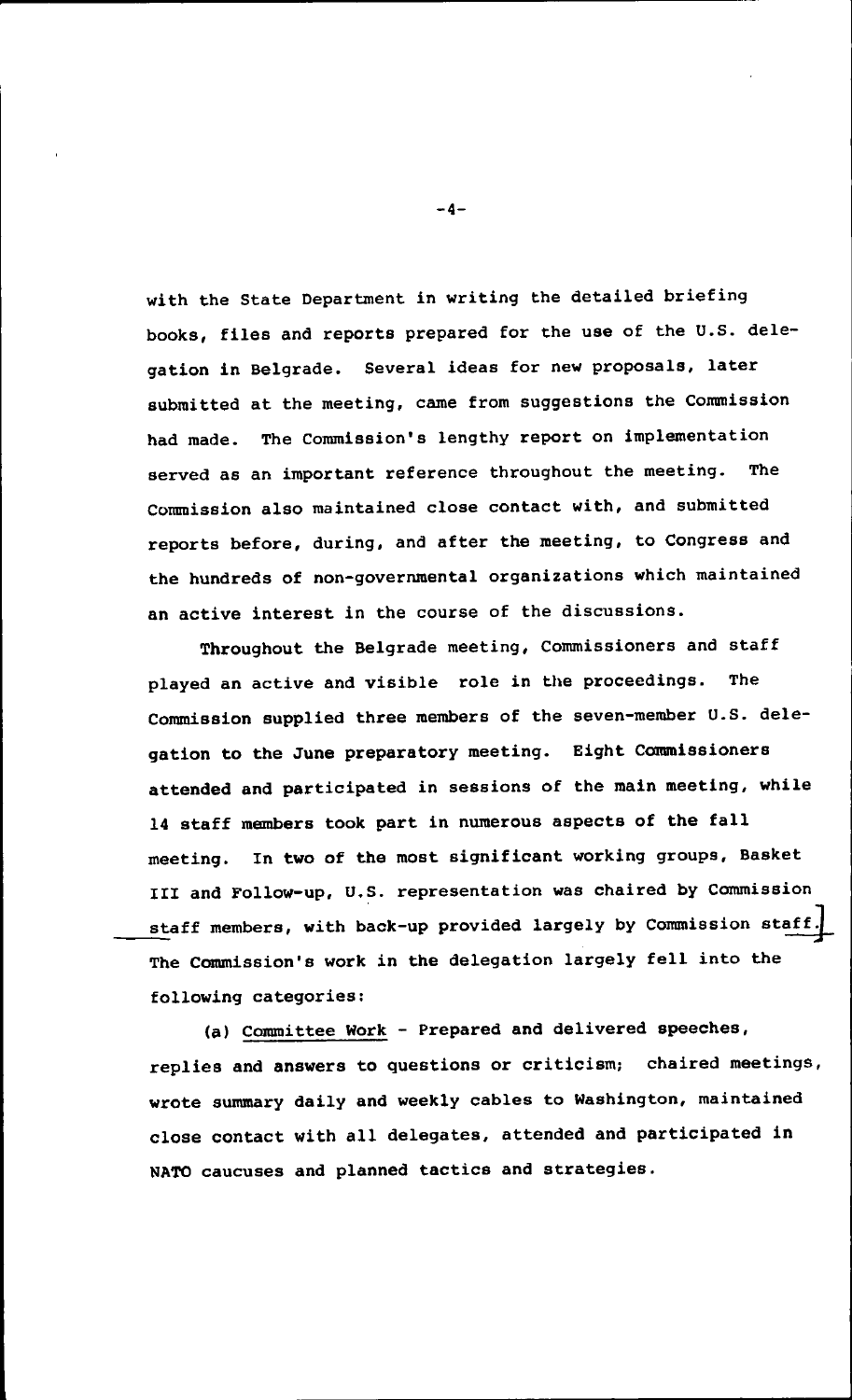(b) Plenary Work - Advised and prepared general and specific strategies, wrote speeches, assisted head of delegation and attended caucuses and negotiating groups.

(c) Special Projects - Wrote briefing papers, summaries, cables, newspaper articles, analyses, resolutions, talking points and all correspondence.

(d) Press Relations - Maintained close and continuous contact with members of the press at all stages of the meeting. Commission members held heavily-attended press conferences while in Belgrade. Staff members assisted in daily press briefings and press releases of U.S. delegation and wrote numerous press articles about the Belgrade meeting.

(e) Congressional and Public Visitors - Took responsibility for briefing and scheduling many members of Congress and representatives of private organizations who visited Belgrade during the meeting.

(f) Administrative - Provided a significant part of the administrative and secretarial support for the delegation throughout the conference.

 $\int$  Following the Belgrade meeting, the Commission initiated a series of reports, hearings, consultations and discussions on the results and significance of the Belgrade review. These included a detailed report and appraisal,"The Belgrade Follow-Up Meeting"; a public hearing with U.S. delegation chairman, Ambassador Arthur J. Goldberg; a series of briefings for Commissioners,

-5-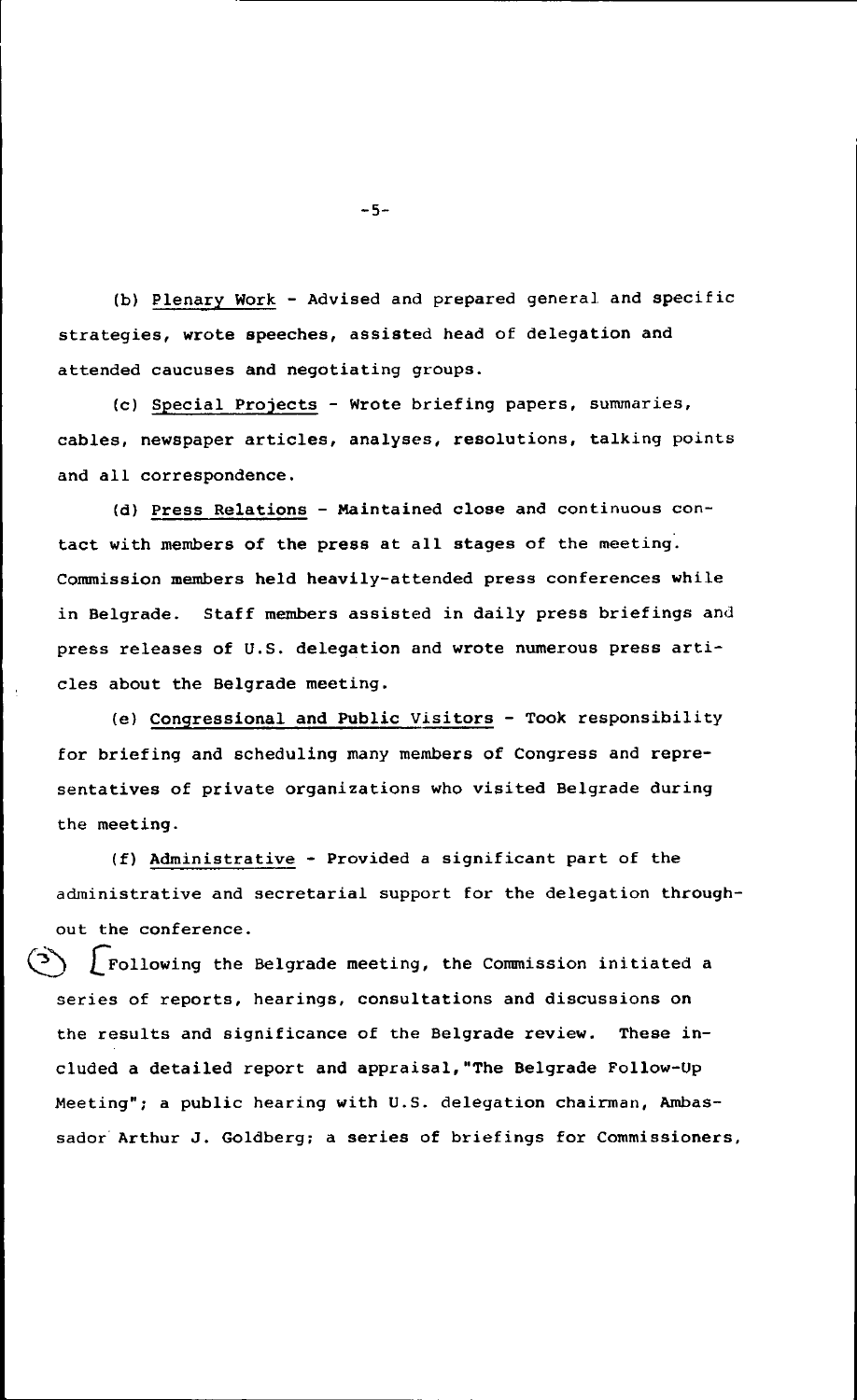Congressional staffers and non-governmental organizations; several articles and letters to the editor written by Congressman Fascell, including one in Foreign Policy magazine and The Bulletin of Atomic Scientists; and several post-Belgrade consultations with other signatory countries.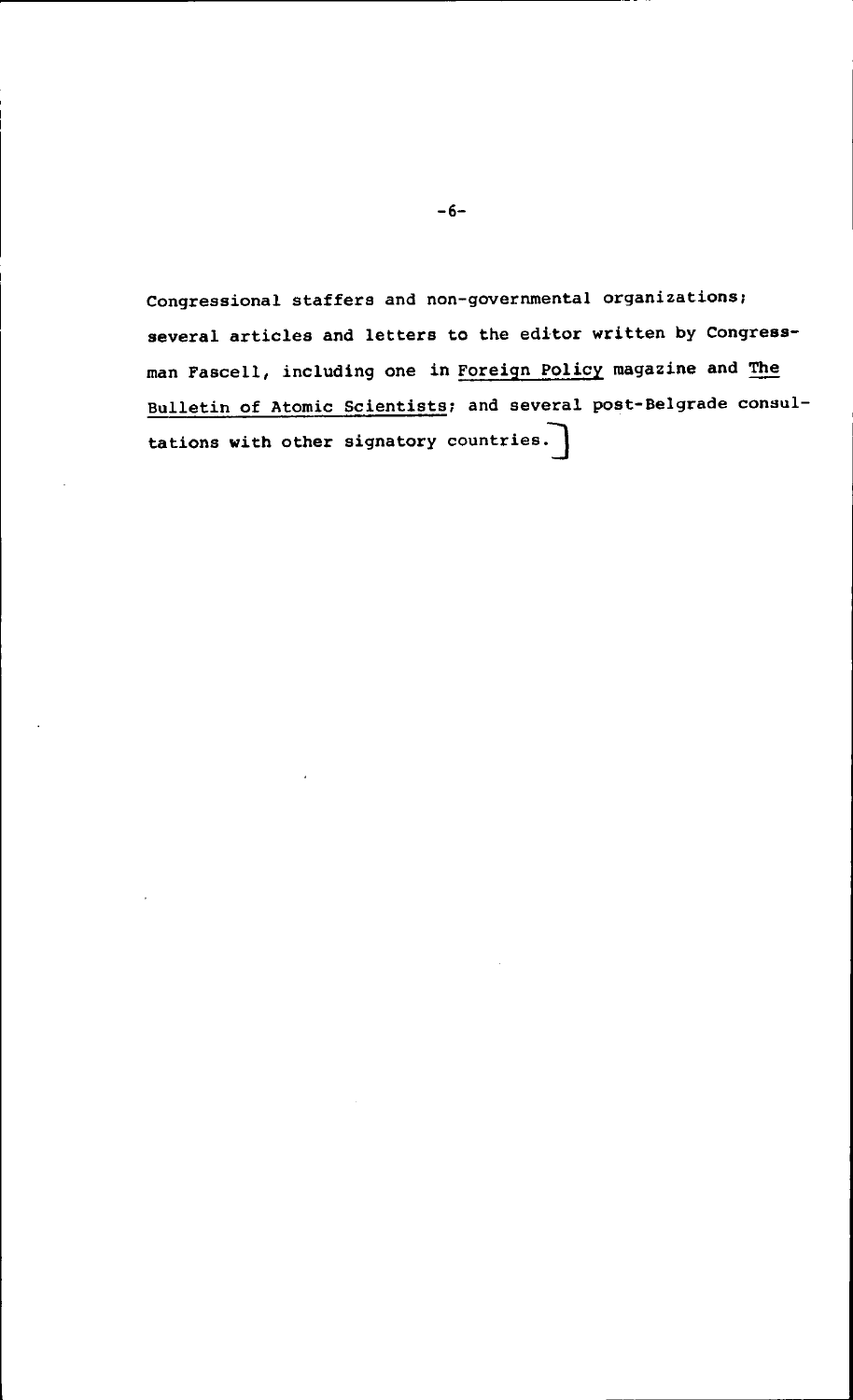III EXPERTS MEETINGS

 $\cup$ Since the close of the Belgrade meeting in March 1978, the Commission's continuing involvement has been particularly apparent in the preparation and coordination of U.S. policy for addition-<br> $\mu_{VQQ}$ al CSCE-related meetings, including the experts meeting to-prepare the Scientific Forum-in Bonn. -This-meeting-(together with two others scheduled-for-Montreux-in-October-of-1978 and Valletta-in the Lu early-1979) was set up by the Belgrade conference to deal with special problems of North-American-and European cooperation that  $70$ were too broad in scope to be effectively treated in Belgrade.

The first experts meeting -- to draft the agenda for a conference of leading scientists from the CSCE states, the Scientiff ic Forum -- took place in Bonn from June 18 to July 30, 1978. Reflecting the mandate given it by Congress to pay particular regard to the humanitarian provisions of the Final Act, the Commission sought -- in the course of its regular consultations with| the State Department -- to insure that U.S. policy for the Bonn عاباقلاه meeting would place a high priority on achieving an agenda that would permit adequate consideration of humanitarian issues. This concern for human rights was reflected in the delegation's written instructions. The Commission's staff director and deputy staff director also took part in NATO consultations in preparation for the Bonn meeting.

Once policy for the meeting was established, it was implemented by a small U.S. delegation, whose only two permanent

-7-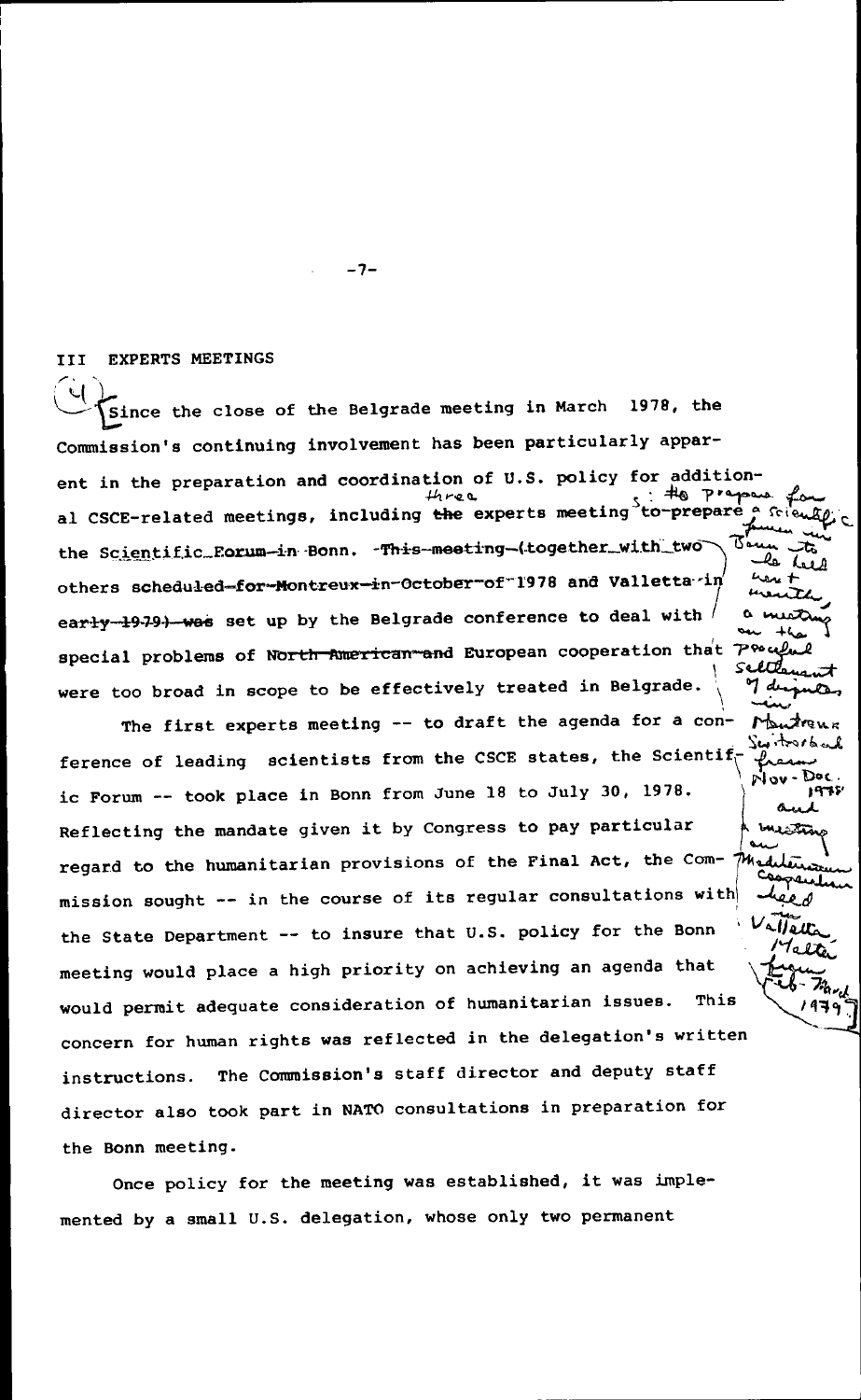members were drawn from the Commission staff. Both of these individuals were veterans of the Belgrade meeting. The agenda of the Scientific Forum, as negotiated in Bonn, met U.S. requirements in that it permits Western participants to raise questions concerning the humanitarian aspects of scientific exchange.

Because the Montreux meeting,on peaceful settlement of disputes,is not scheduled to begin until October 1978, U.S. policy coordination is now in its early stages. However, the Commission has made several important recommendations to the State Department regarding U.S. strategy for this meeting. The Commission will also participate in policy formulation for the Malta experts meeting in 1979 to discuss economic, scientific and cultural cooperation in the Mediterranean area.

-8-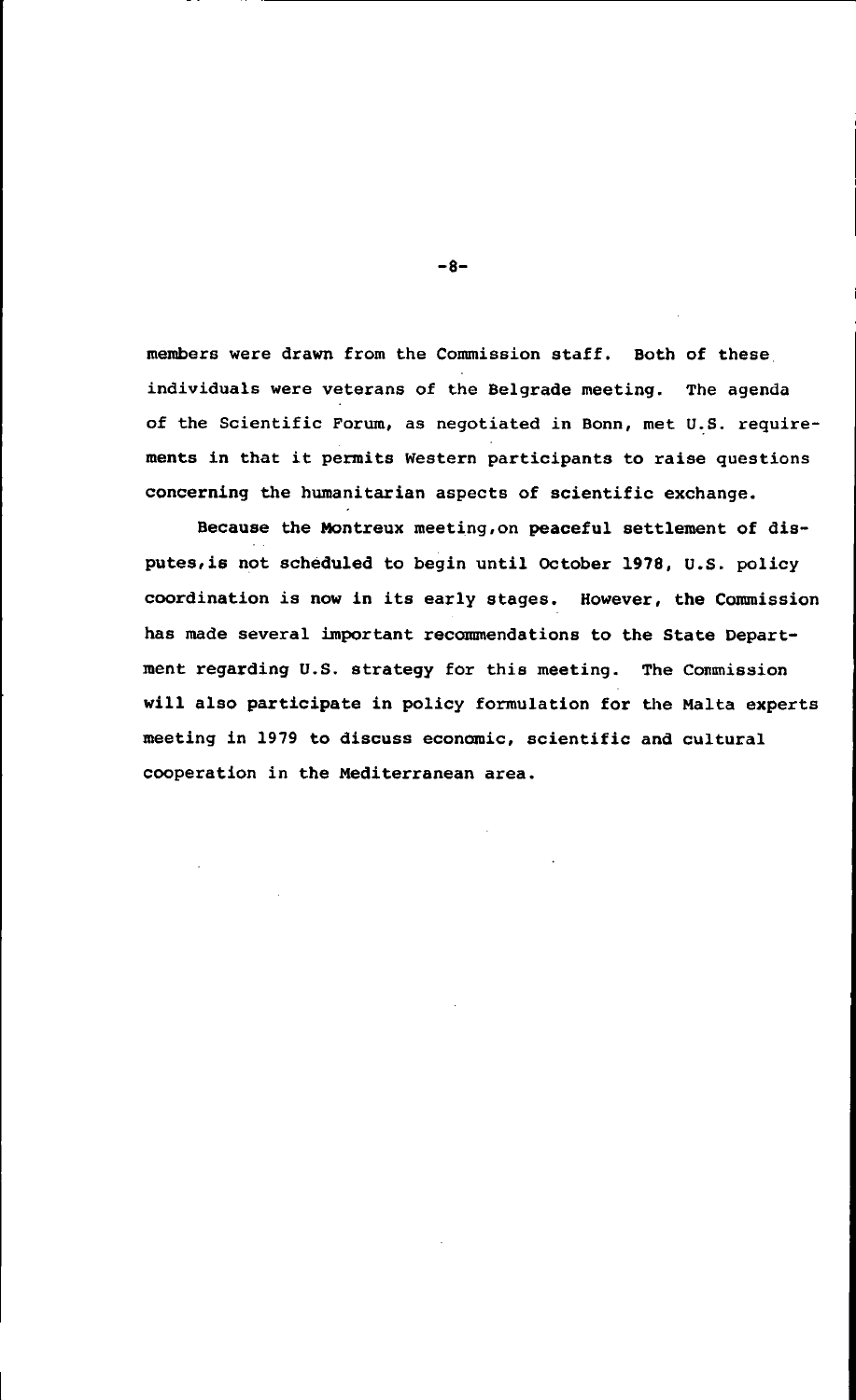#### IV-GASEWORK-AND HUMAN RIGHTS RESEARCH

EThe Commission's daily work has **:argely** focused on individual violations of human rights, which fall into several categories: emigration, family reunification, marriage, travel (all known as human contacts cases), political prisoners, human rights dissidents, religious and national activists. The majority of human contacts cases that the Commission handles are from the Soviet Union, followed by Romania, Czechoslovakia, East Germany, Bulgaria, Poland and Hungary. Most of the political, religious and national dissent cases that come to the Commission's attention are from the Soviet Union and Czechoslovakia, followed by East Germany, Poland, Romania, Bulgaria and Hungary.

These cases come to the Commission from a variety of sources: the press, private organizations, concerned individuals, family members, samizdat (underground) documents, Congressional offices, and, in a few instances, the individual or groups in the Warsaw Pact country who are involved. In general, the commission-learns of-a-case-from-a-combination-of-these-sources. Many staff hours are spent responding to the scores of letters regarding individual cases received by the Commission; the number of such communications received by the Commission through October 1978 was approximately 1,600. The staff maintains extensive files on many of these cases. In addition, the Commission has compiled and regularly updates a list of unresolved human contacts cases. Included on this list are the identity, address and destination of the applicant, the date of first application and the date of

-9-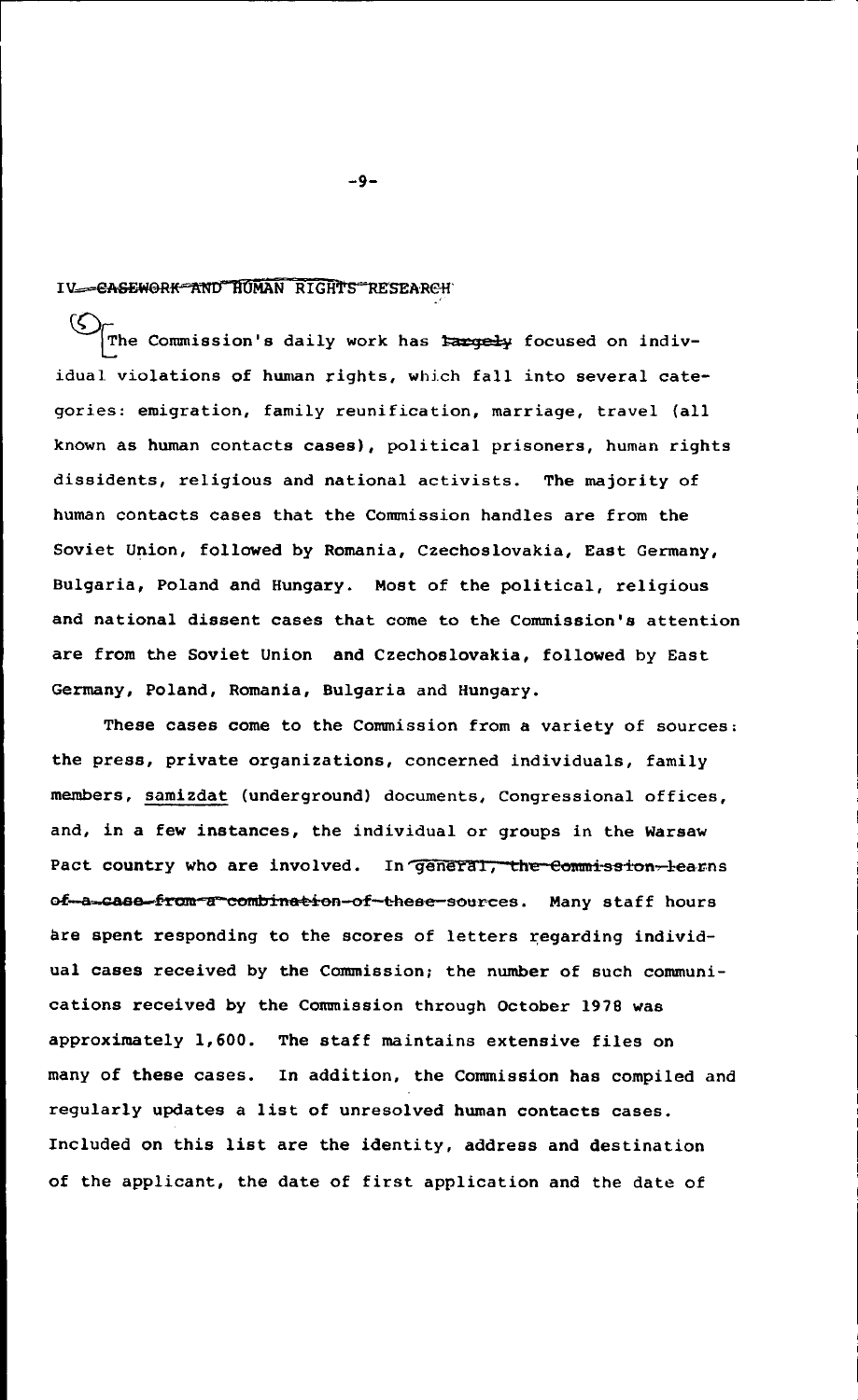the most recent refusal. The list is published periodically and distributed to the press, interested parties, and the Washington embassies of the other 34 signatory nations] On the original list, published in August 1977, there were a total of 1,454 human contacts cases. The latestversion -- published in October 1978 -- has approximately 2,060 cases on it. Since the list was first published, over 220 cases have been successfully resolved. The country-by-country breakdown is as follows:

|                     | August 1977 | October 1978 | Resolved |
|---------------------|-------------|--------------|----------|
| <b>USSR</b>         | 1141        | 1259         | 145      |
| Romania             | 188         | $633*$       | 64       |
| Czechoslovakia      | 76          | 83           | 8        |
| <b>East Germany</b> | 31          | 52           | 0        |
| Bulgaria            | 7           | 19           | 2        |
| Poland              | 9           | 11           | ı        |
| Hungary             | 2           | 4            | ı        |
| <b>TOTAL</b>        | 1454        | 2061         | 221      |

 $\int$   $\int$ The Commission staff, in addition to responding to the volume of mail received on individual cases, spends time counseling family members, or in the case of bi-national marriages, fiances -- both in person and over the telephone -- and suggesting methods that might be employed in their efforts to resolve their cases.]  $\int$   $\int$   $\int$   $\int$   $\int$   $\int$   $\frac{13}{2}$ 

\*This figure includes approximately 200 cases which, accor- ding to Romanian embassy officials in Washington, have already been resolved, but confirmation is yet to be received from relatives.

-10-

Ò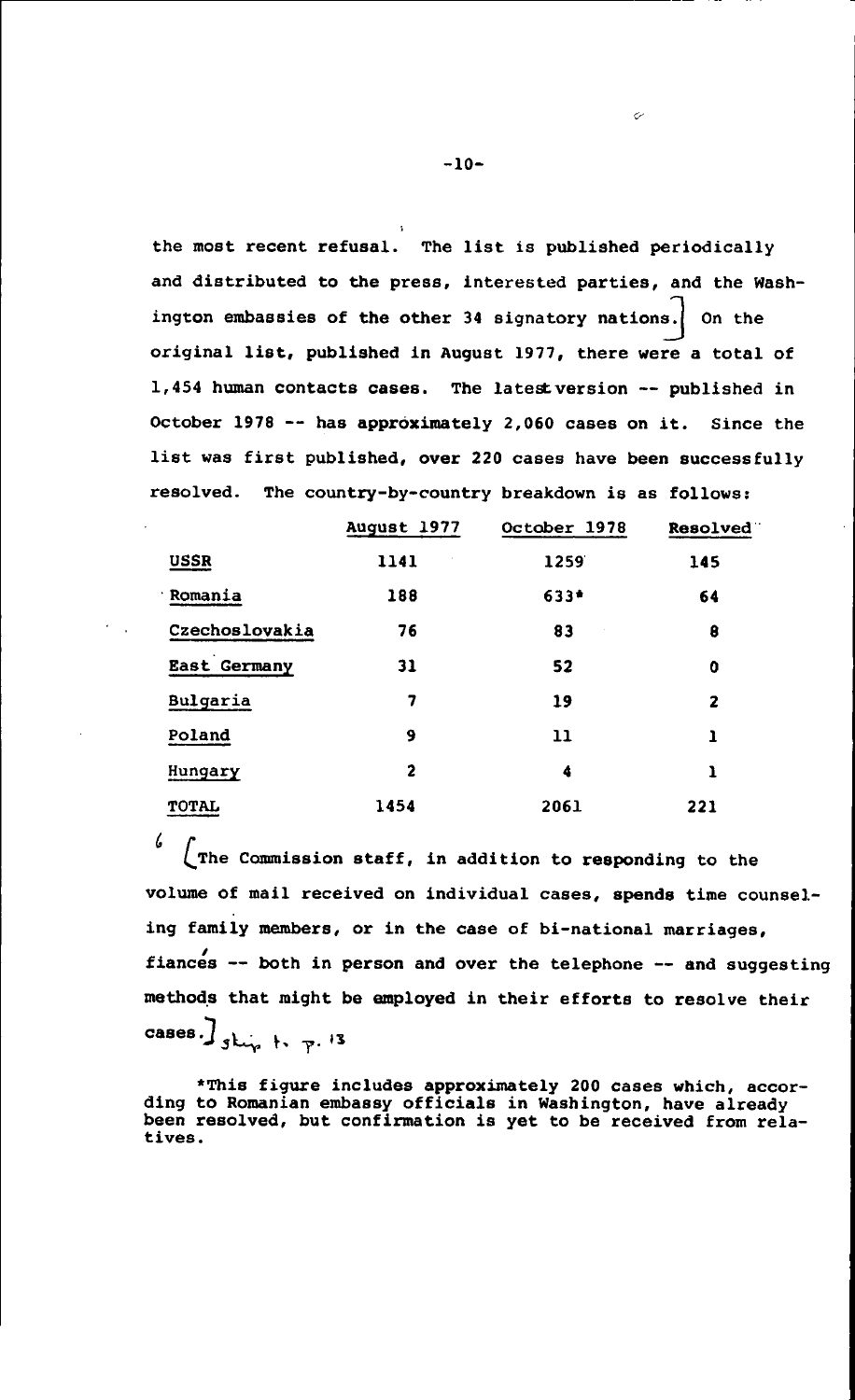The Commission receives a great deal of material from various unofficial groups and individual citizens in the Soviet Union and Eastern Europe. In addition to publishing the translated versions of these documents, the staff uses these materials to document human rights abuses in these countries and to update the individual case files. Often, the staff shares these materials and translations with such private human rights research organizations as Amnesty International and Keston College Centre for the Study of Religion and Communism.

As part of the Commission's August 1977 report to the Congress on implementation of the Final Act, the Commission staff tabulated and analyzed the results of a questionnaire administered in Italy and Israel to over 1,000 recent Soviet emigrants about their experiences in leaving the USSR. The responses to the 21 questions have provided unique firsthand evidence of actual Soviet practices and procedures regarding family reunification and about any changes in those practices since the signing of the Final Act. As a follow-up to the original survey, staffers, in February 1978, administered an identical questionnaire to approximately 250 new emigrants who had left the USSR after the first survey was taken. A comparison of the results of the two surveys was published in March 1978. The Commission plans to administer and analyze the questionnaire regularly since it has proved to be a valuable source of documentation of Soviet progress, or lack of progress, in implementing the Final Act's human contacts provisions.

-ii-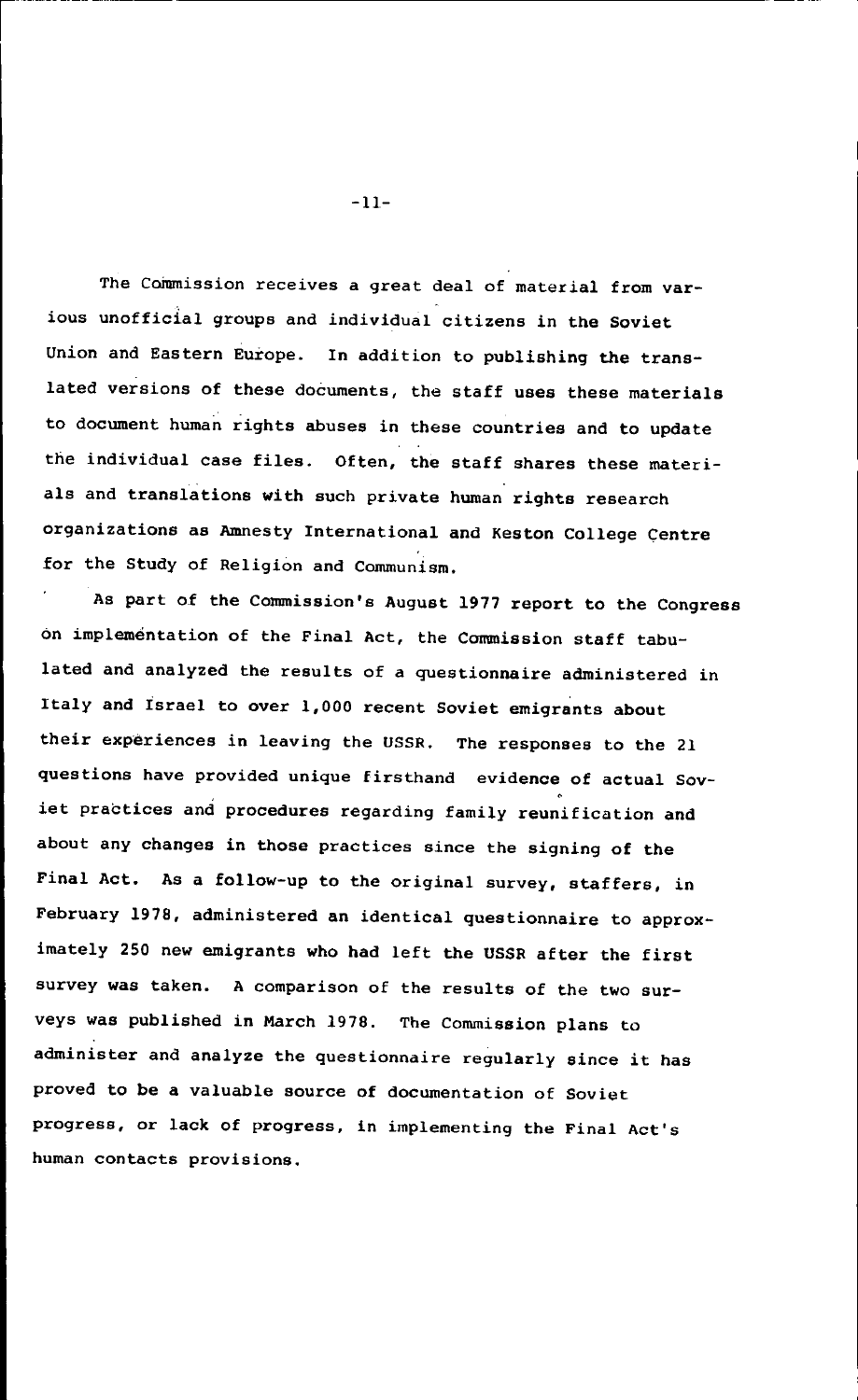Another questionnaire concerning the working conditions of journalists abroad was submitted by the Commission staff to Western journalists in Europe and to Eastern journalists in the United States. Conclusions drawn from those responses were included in the Commission's report on implementation.

The staff has prepared extensive research materials on a variety of human rights issues for use by Commissioners, private organizations and individuals. For example, a background paper on the status of religious freedom in the USSR was prepared for a private delegation of Baptists traveling to the Soviet Union. Prior to each Commission hearing, the staff researches the relevant issues and provides briefing materials to the Commissioners and, often, to the witnesses. These materials are also made available to the public and the press and may appear as appendices in the published record of the hearing. Examples of such research are the papers on Soviet law and its application to the Helsinki watchers and another on the right to citizenship in international and Soviet law.

-12-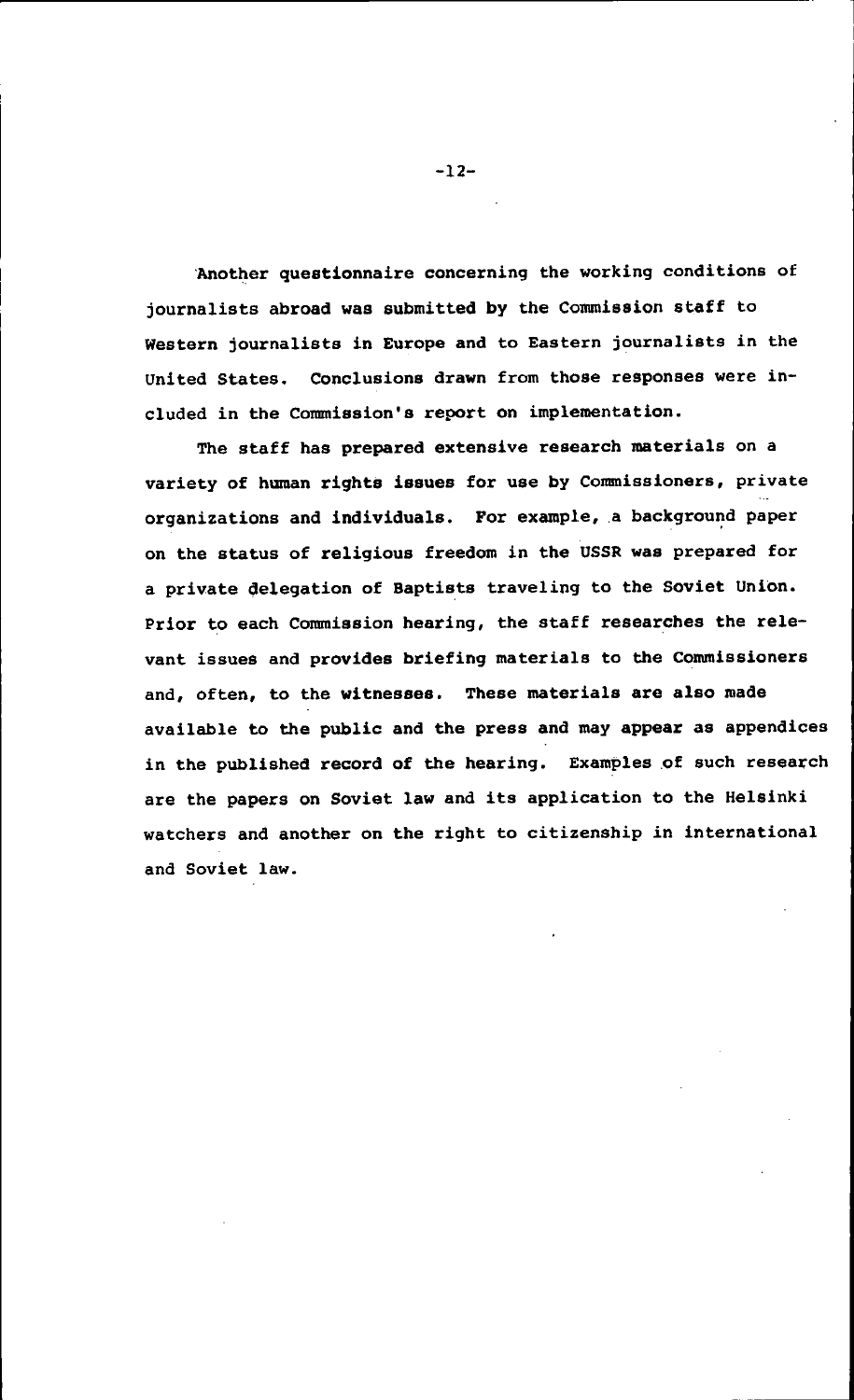#### V PUBLIC HEARINGS

alone.  $\sqrt{\frac{1}{2}}$  During the 95th Congress $\wedge$  the Commission conducted a total of 18 days of hearings during which it probed the views of 79 witnesses on an array of issues related to the implementation of the Helsinki accords. Specific hearing topics included East-West economic cooperation, family reunification, bi-national marriages, travel, religious liberty, minority rights, information flow, cultural and educational exchanges, political repression, the Belgrade meeting, the right to citizenship, Soviet law and the Helsinki monitors, and the repercussions of dissident trials in the Soviet Union. Hearing records are published on all of these.  $\vec{t}_{ip}$  to  $\vec{t}_{i}$ ,  $\lambda$ 

(a) Basket II - Helsinki Final Act; East-West Cooperation - On January 13 and 14, 1977, the Commission heard the testimony of U.S. Government officials, private citizens involved in trade with Hungary, Romania, and the USSR, and economists specializing in this field. The witnesses presented their views on progress achieved as well as problems persisting in the observance of Basket II provisions of the Final Act.

(b) Human Rights - In further seeking advice on the role of the Helsinki accords in the improvement of East-West relations, the Commission conducted two days of hearings on February 23 and 24, 1977. Among the witnesses were prominent emigres Vladimir Bukovsky, who described the plight of some of his fellow prisoners still incarcerated in the Soviet Union as punishment for their efforts in the sphere of human rights; and Tomas Venclova,

-13-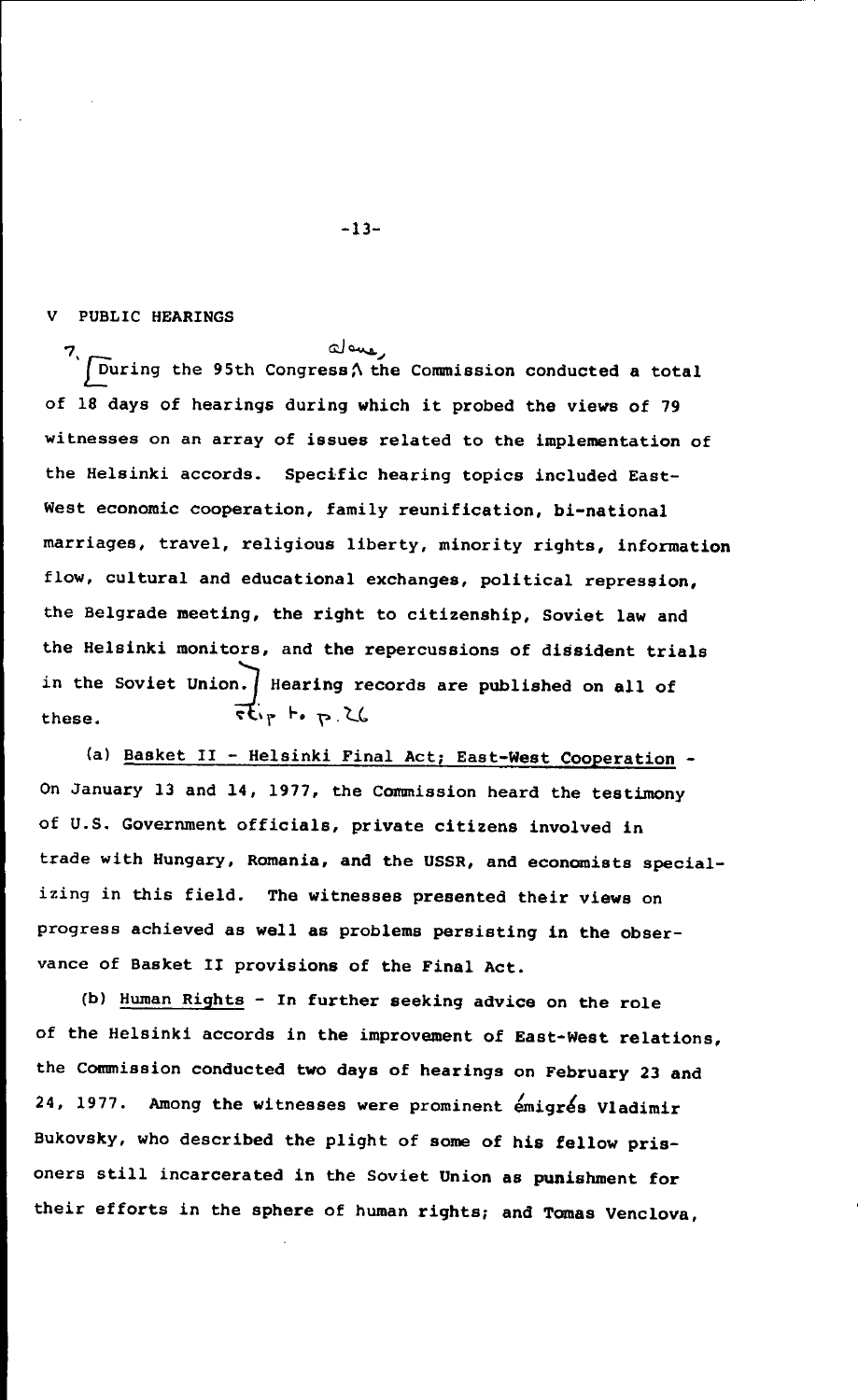Lithuanian poet and member of the Lithuanian Helsinki Group, who presented the Commission with the latest information on Helsinki monitors in the Soviet Union.

(c) Human Contacts: Family Reunification - On March 15 and 17, 1977, 14 witnesses appeared before the Commission with testimony on problems in the Basket III area of family reunification. Witnesses included representatives from non-governmental organizations whose work includes the monitoring of divided family cases from the various East European countries, as well as citizens who themselves had either successfully reunited with family members, or who were still in the process of attempting to do so.

(d) Religious Liberty and Minority Rights in the USSR - The Commission held two days of hearings, April 27 and 28, 1977, on the Principle VII issues relating to religious freedom and the treatment of national minorities in the Soviet Union. Among the 12 witnesses appearing before the Commission were Peter Reddaway, senior lecturer at the London School of Economics, and expert on Soviet dissent; Lev Dobriansky, professor of economics and president of the Ukrainian Congress Committee; and other individuals with extensive experience in religious affairs.

(e) Helsinki Compliance in Eastern Europe - On May 9, 1977, the Commission conducted hearings to assess the diversity of compliance with the Final Act's human rights standards in the Warsaw Pact states. Witnesses provided the Commission with information in their area of expertise: James F. Brown, director of research and analysis with Radio Free Europe, testified on the

-14-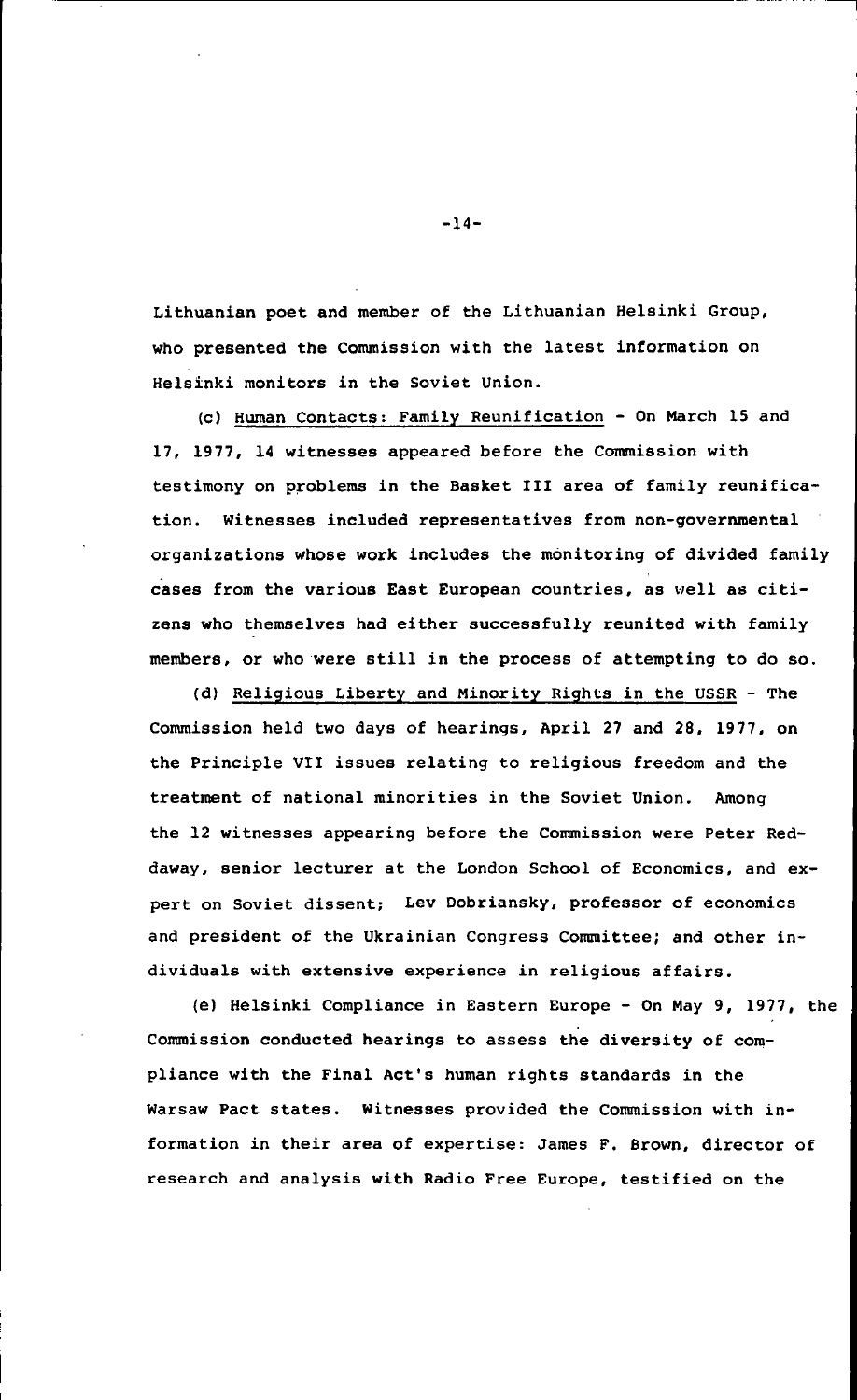impact of the Final Act in the countries of Eastern Europe; Jiri Hochman, prominent Ducek-era editor and now exiled professor of journalism, presented data on the Final Act and Cherter'77 in Czechoslovakia; other witnesses knowledgeable of the effect of the Final Act in Poland and Romania also shared their expertise with the Commission.

(f) Information Flow, and Cultural and Educational Exchanges - The impact of the Helsinki accords on expanding the flow of information between East and West and the progress and obstacles encountered by scholars and scientists in bilateral exchanges with the Eastern signatories of the Final Act served as the focus for Commission hearings on May 19, 24, 25, 1977. Among U.S. Government representatives testifying were John Reinhardt, director, U.S. Information Agency; and Joseph Duffey, Assistant Secretary of State for Educational and Cultural Affairs. Allen H. Kassoff, executive director of the International Research and Exchanges Board;and Sig Mickelson, president of Radio Free Europe and Radio Liberty, Inc., were among the witnesses presenting testimony on this area of Basket III.

(g) Soviet Helsinki Watch, Reports on Repression - On June 3, 1977, the Commission conducted hearings on the activities of Helsinki monitors in the Soviet Union. Edward Bennett Williams, counsel for imprisoned Helsinki watcher Aleksandr Ginzburg, testified before the Commission, along with Lyudmila Alexeeva, representative of the Moscow Helsinki Watch Group Abroad. The witnesses provided the Commission with information concerning

-15-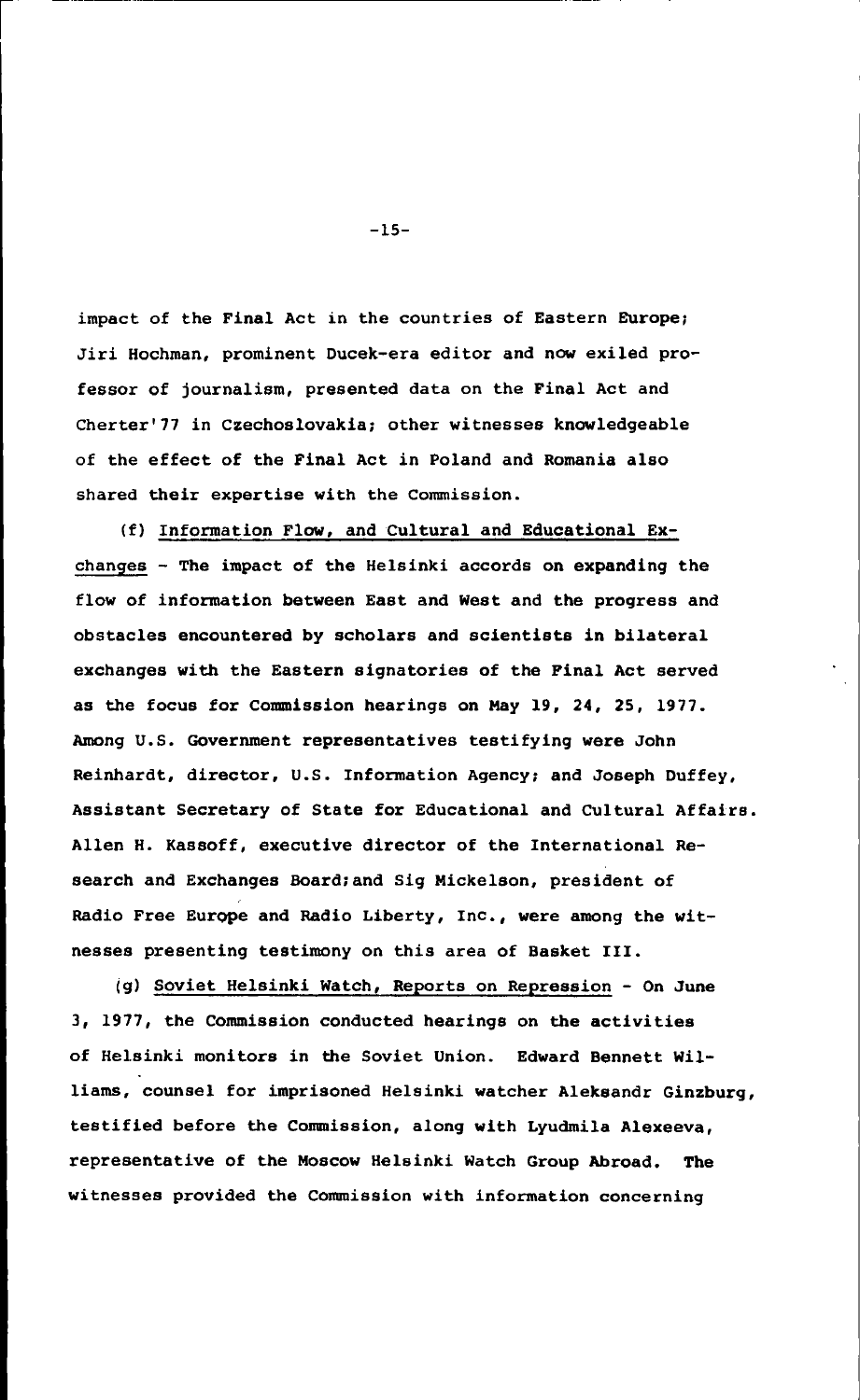the persecution of Soviet citizens who monitor their country's implementation of the Helsinki Final Act.

(h) U.S. Policy and the Belgrade Conference - On June 6, 1977, the Commission heard the testimonies of Secretary of State Cyrus Vance and Ambassador Albert Sherer, Jr. The witnesses provided the Commission with a view of proposed U.S. policy at the upcoming Belgrade meeting to review compliance with the Helsinki accords.

(i) Hearing on the Belgrade Conference - An account of the recently-concluded Belgrade onference served as the focus of the hearing conducted by the Commission on March 21, 1978. Ambassador Arthur J. Goldberg, chairman of the U.S. delegation to the Belgrade conference, appeared as witness and provided the Commission with a detailed discussion of the Belgrade meeting.

(j) The Right to Citizenship in the Soviet Union - On May 4, 1978, the Commission heard the testimony of Mstislav Rostropovich, cellist and musical director of the National Symphony Orchestra, and his wife, opera singer Galina Vishnevskaya. Several months earlier, both witnesses had been deprived of their Soviet citizenship by the Soviet government on the grounds that they had damaged the prestige of their homeland. The couple also discussed cultural exchange between the Soviet Union and the U.S.

(k) Soviet Law and the Helsinki Monitors - In view of the scheduled trials of a large number of Helsinki Monitors in the Soviet Union, the Commission conducted hearings on June 6,

-16-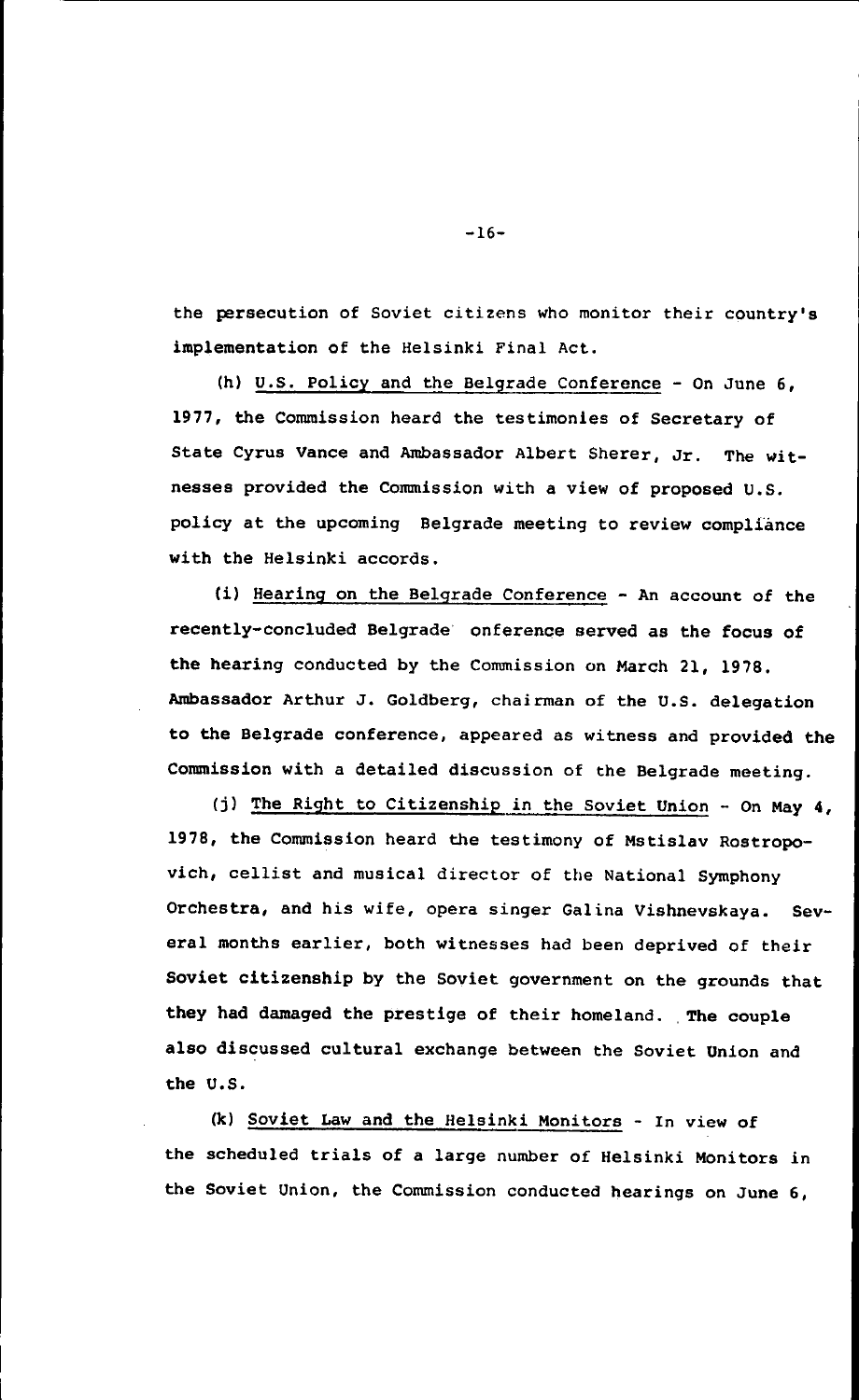1978, on the legality of the reprisals against private citizens concerned with their country's observance of the Helsinki accords. Edward Bennett Williams, American counsel for Aleksandr Ginzburg; Alan Dershowitz, Harvard Law School professor and counsel for Anatoly Shcharansky; Ramsey Clark, former U.S. Attorney General and counsel for imprisoned Helsinki monitors Yuri Orlov, Oleksiy Tykhy and Mykola Rudenko; and George Fletcher, UCLA law professor and expert on comparative legal systems, provided the Commission with a perspective on the trials.

(1) Repercussion of the Trials of the Helsinki Monitors in the USSR - On July 11, 1978, the Commission conducted hearings to receive the testimony of 11 witnesses, including representatives of the U.S. Government, private Helsinki monitoring groups and private individuals concerned with the fate of Helsinki monitors in the USSR. Among the witnesses were Deputy Assistant Secretary of State for European Affairs William Luers; Senator Bob Packwood; Representatives James M. Jeffords, Patricia Schroeder, Henry A. Waxman, and Larry McDonald; from the private sector, William Korey, director of International Policy Research of B'nai B'rith; Jerry Goodman, executive director of the National Conference on Soviet Jewry; and personal friends of several sentenced Helsinki monitors, Natalya Solzhenitsyn and Lyudmila Alexeeva.

-17-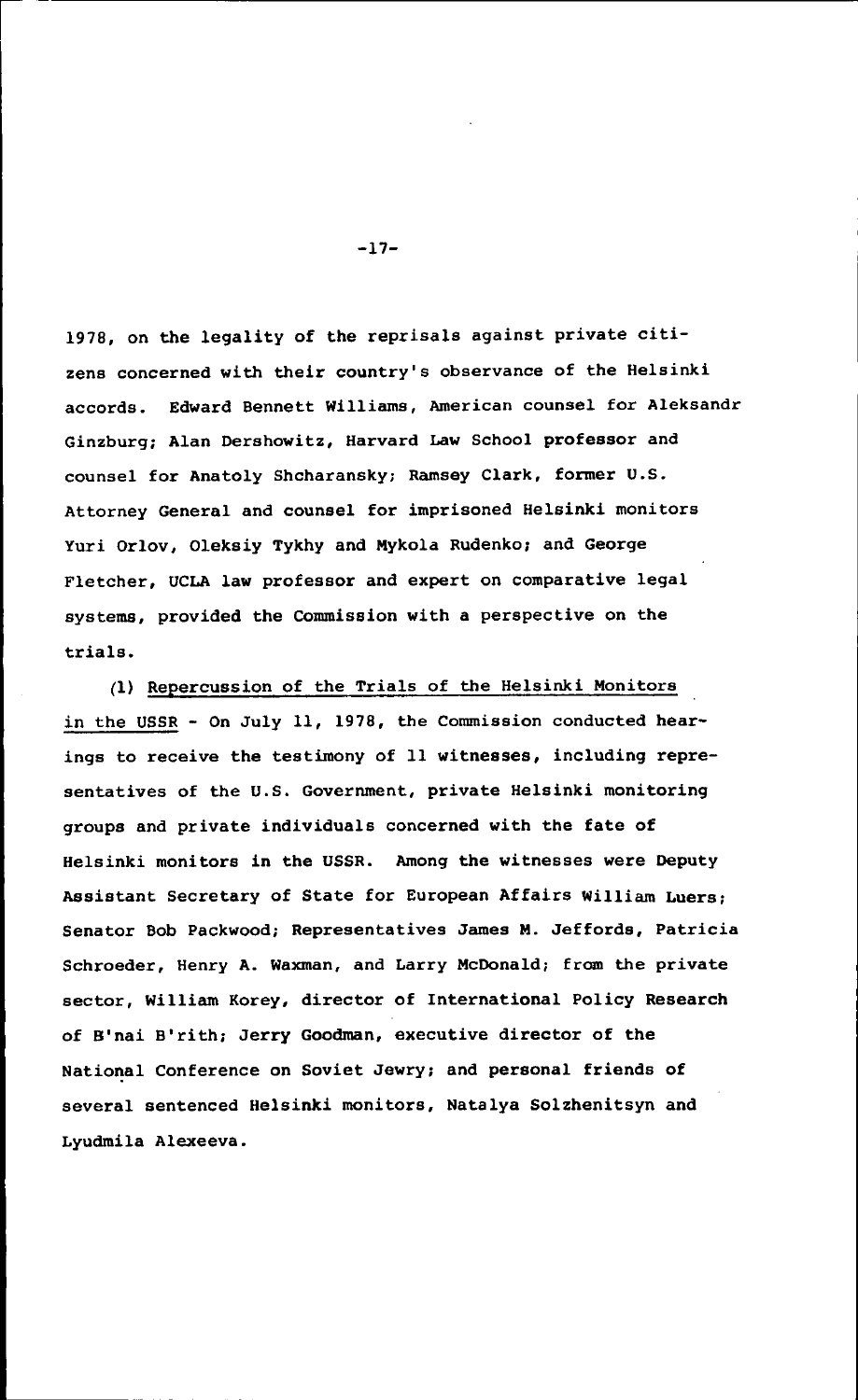#### VI COMMISSION MEETINGS AND STAFF INTERVIEWS

Commission meetings and staff interviews have served as a supplemental means to gather information on compliance with Final Act provisions among CSCE signatories. The following individuals or groups met with the Commission to discuss an assortment of Helsinki-related issues:

Commission Meetings:

(a) January 6, 1977 - The Commission held a meeting to hear the views of Andrei Amalrik, writer and former political prisoner from the Soviet Union. Amalrik, who has extensive personal knowledge of the movement in defense of human rights in the USSR, described for the Commission the work and problems facing Helsinki monitors in their efforts to inform world public opinion of their country's violations of Helsinki Final Act provisions.

(b) May 13, 1977 - Rudolf Nureyev discussed with the Commission the obstacles he has encountered in his attempts to bring his mother, who resides in the Soviet Union, to the United States for a visit.

(c) September 26, 1977 - The Commission met with Marina Voikhanskaya, Soviet emigre, psychiatrist with past employment in Soviet psychiatric hospitals; and Leonid Plyushch, former political prisoner in the Soviet Union who served the bulk of his term in psychiatric hospitals. Both recounted for the Commission their personal experiences with the abuse of

-18-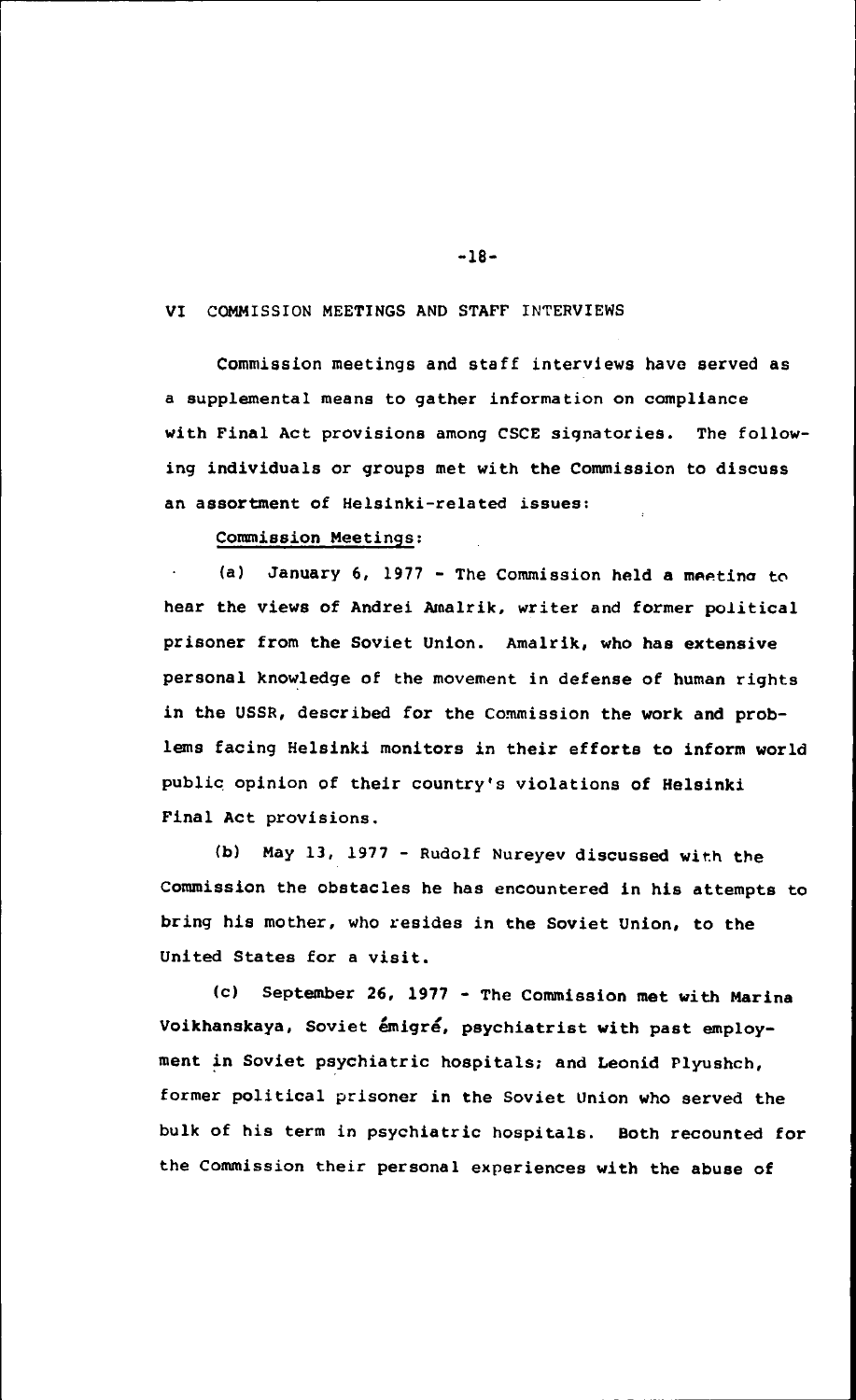psychiatry in the treatment of Soviet prisoners with political or ideological beliefs considered undesirable by their government.

(d) January 27, 1978 - Close relatives and friends of imprisoned and harassed Helsinki monitors in the Soviet Union presented the Commission with updated information on the difficulties facing their family members during the recent crackdown on dissidents. Participating were: Avital Shcharansky, wife of Moscow Helsinki Group member and Jewish activist Anatoly Shcharansky; Aleksandr Slepak, son of exiled Jewish "refusenik' and Helsinki monitor Vladimir Slepak; Olga Plan, daughter of 'refusenik' and Moscow Group member Naum Meiman; and Valentin Turchin, ex-representative of Amnesty International in Moscow.

(e) February 8, 1978 - Moscow and Ukrainian Helsinki Group member Pyotr Grigorenko and his wife met with the Commission to discuss in depth the process of monitoring human rights violations as it had evolved among the Soviet Helsinki Groups.

(f) July 17, 1978 - Avital Shcharansky, wife of Helsinki monitor and Jewish activist Anatoly Shcharansky, met with the Commission to discuss her husband's recent trial. Since her emigration from the USSR, Mrs. Shcharansky has traveled widely to inform the public of her husband's plight as human rights activist and long-time "refusenik" in the Moscow Jewish community.

-19-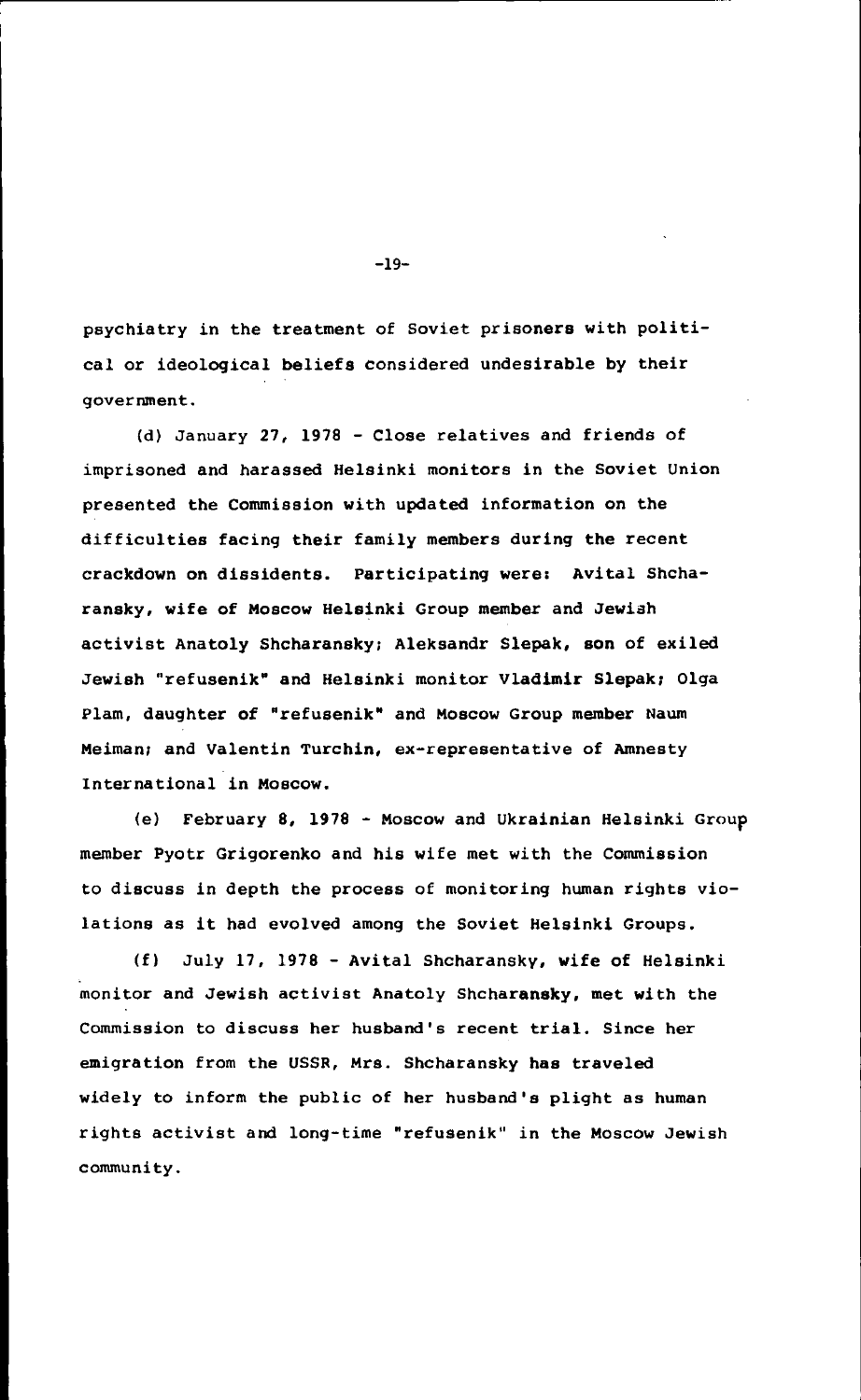(g) September 19, 1978 - Viktors Kalnins, recent emigre and ex-political prisoner from Latvia, shared with the Commission his experiences and opinions on human rights in the Baltic states.

Staff Interviews:

(a) August 3, 1977 - Maksimilians Grivans, emigre and former inmate in Soviet prison camps from Latvia, discussed with Commission staff members some specifics of the human situation in Latvia; he also provided a description of conditions in Soviet labor camps.

(b) November 3, 1977 - An official guest of the U.S. Government, Polish journalist Wladyslaw Bartoszewski provided staff members with his views on the effect of the Final Act in Poland; he also discussed the implications of President Carter's upcoming visit to that country.

(c) January 6, 1978 - Vilem Precan, recent emigre from Czechoslovakia, offered Commission staff members extensive details on Charter '77 and the Helsinki accords.

(d) September 21, 1978 - While an official quest of the U.S. Government, journalist and secretary of the Catholic Intellectual Clubs in Poland Andrezej Wielowieyski described extensively the role of the Catholic Church in his country; Wielowieyski also mentioned some of the recent trends among politically-aware Polish citizens promoting human rights.

 $-20-$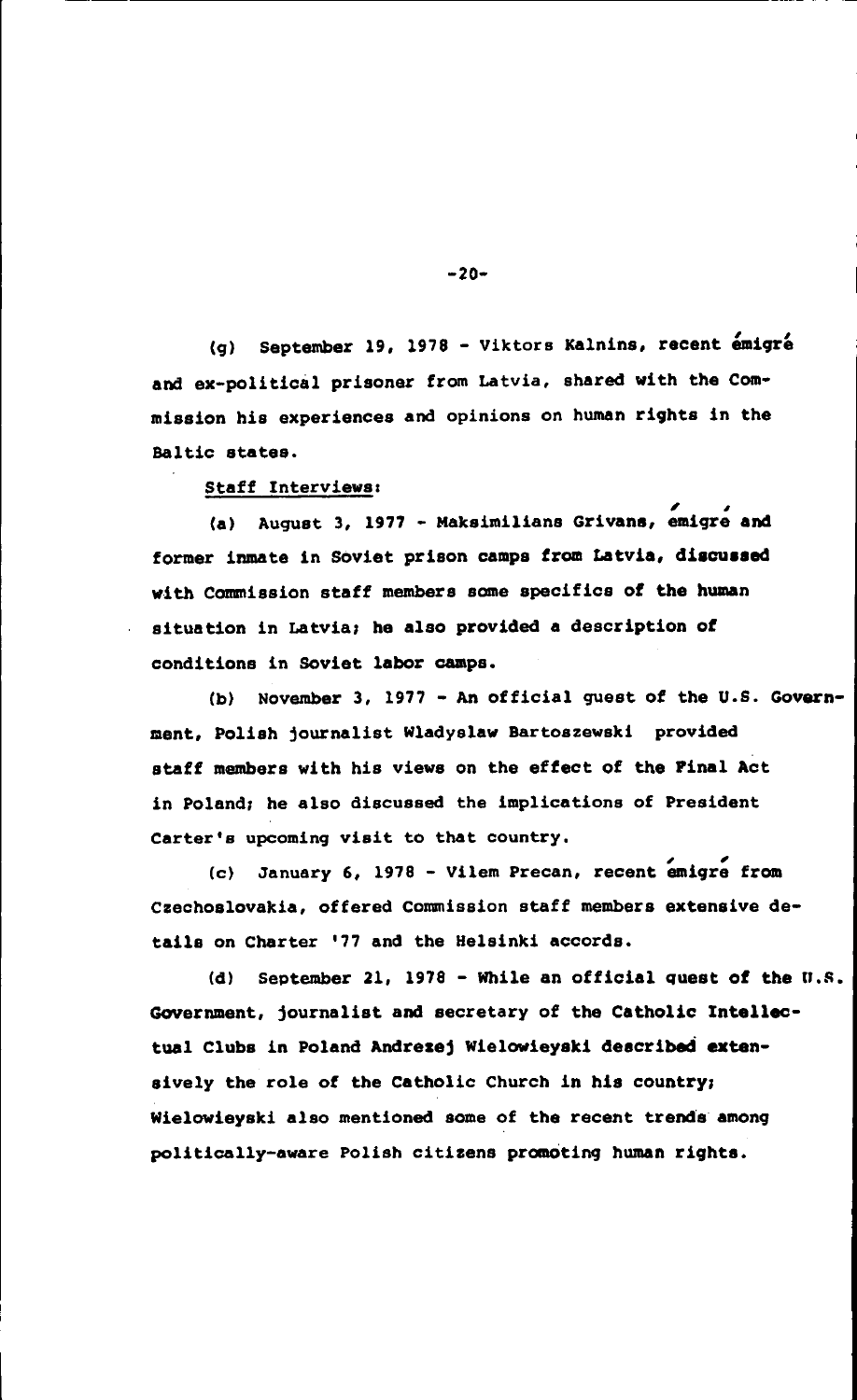VII COORDINATION AND POLICY; U.S. AND INTERNATIONAL

-21-

Since January 1977, the Commission and its staff have been actively involved in the review and coordination of CSCE policy in the U.S. As part of this activity, the Commission has worked closely with the relevant bureaus of the State Department and other governmental organizations and has engaged in a series of bilateral and multilateral contacts with representatives of foreign governments covering the whole range of CSCE issues.

Over the past two years, a working relationship has evolved between the Commission and the Bureau of European Affairs at the Department of State. Meetings between Commission staff and Department CSCE officials, particularly in the Regional Political-Military office of the European Bureau, are held frequently and there is considerable informal interaction with this section and others. The Political-Military office has also become the conduit through which the Commission and its staff receive classified Department reporting cables dealing with CSCE affairs. Coordination between the State Department and the Commission is currently carried out through regular weekly meetings between the Commission staff director and the counselor of the Department.

Throughout 1977, CSCE experts in the Department of State gave periodic briefings for members of the Commission. Members of the Commission and the staff were active participants in briefings and meetings in preparation for the Belgrade confer-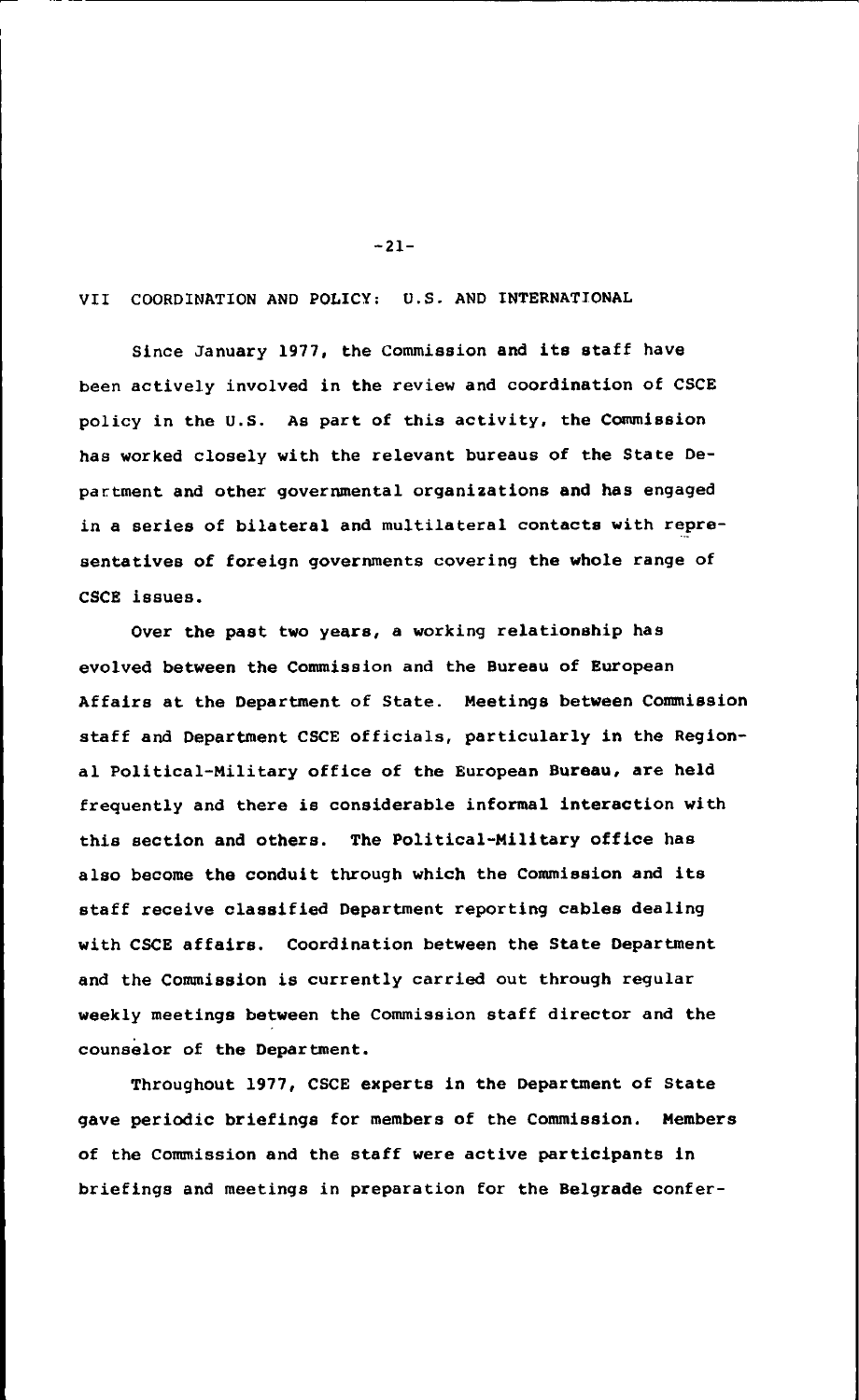ence. Both prior to and after the Belgrade meeting, staffers have contributed to the formulation of policy documents dealing with CSCE issues. They also participated with State Department officials in a series of bilateral discussions in Washington with delegations of other CSCE countries including Sweden, Yugoslavia, Romania, Hungary, Poland, West Germany, Canada and Switzerland.

The Commissioners have hosted working lunches with CSCE officials from Yugoslavia and Sweden and met with parliamentarians from West Germany and Portugal to discuss CSCE and related issues. In February 1978, Chairman Fascell met in Washington with the chairman of the Romanian Parliamentarians' Group for CSCE.

The Commission staff has participated actively in CSCE discussions in NATO. In 1977, staff members attended four NATO Meetings dealing with CSCE, three of which were meetings of NATO experts and one a meeting of the heads of delegations for the Belgrade meeting. To date in 1978, they have attended the three NATO experts meetings which have been held. They have also been involved in bilateral discussions abroad with various signatory countries. In 1977, these bilaterals were held with officials in Great Britain, Norway, Sweden, France, Finland, Spain and Yugoslavia. Since Belgrade, the Commission staff has held CSCE discussions with relevant officials in France, Yugoslavia, Romania, Italy and Spain.

-22-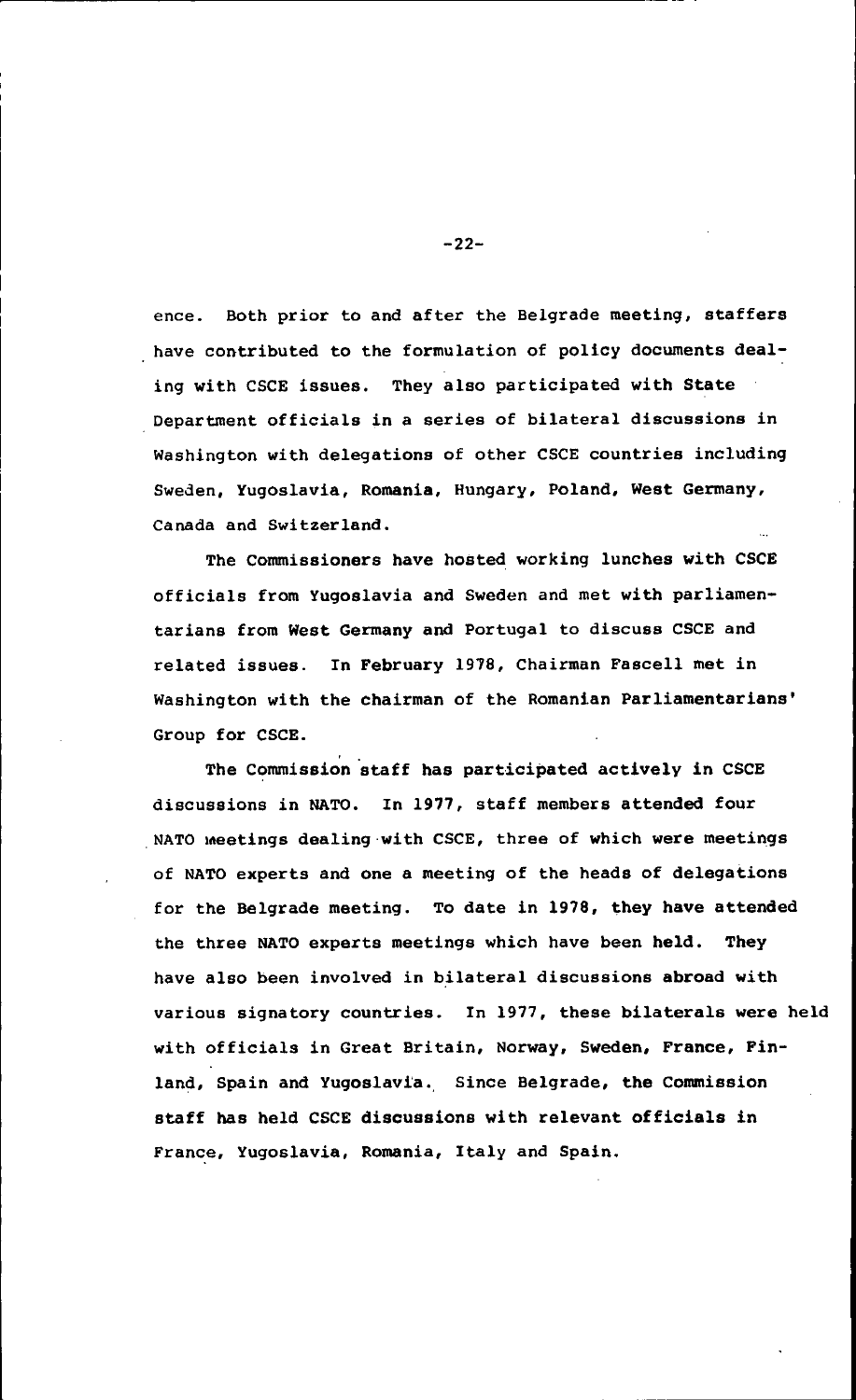#### VIII CONGRESSIONAL RELATIONS

Although the Commission is an independent agency having three Executive Branch officials as members, the majority of the Commissioners are Members of Congress, its chairman having been appointed by the Speaker of the House. As a result, the Commission maintains a special relationship with the Congress and works closely with both individual Members and committees.

The Commissionstaff regularly responds to Congressional inquiries regarding the work of the Commission, the CSCE process, issues affecting East-West relations, human rights in Eastern Europe and to requests for information on the status of individual cases from Congressional offices. In addition to supplying this information, the Commission staff suggests actions a Member might take, provides materials for the preparation of speeches and statements in the Congressional Record and drafts letters or statements for the Member's use. If the staff is unable to furnish the necessary information, it will refer the Member's office to the appropriate private organization or government agency. The Commission also functions as a clearinghouse for information about Congressional activities on U.S.-European human rights and other Helsinki-related issues. Often, Congressional staffers contact the Commission to inquire what other Congressional offices have been active in a particular case and what actions have been taken on behalf of that case. Many offices routinely send the Commission copies of letters they have sent or statements they have made regarding

-23-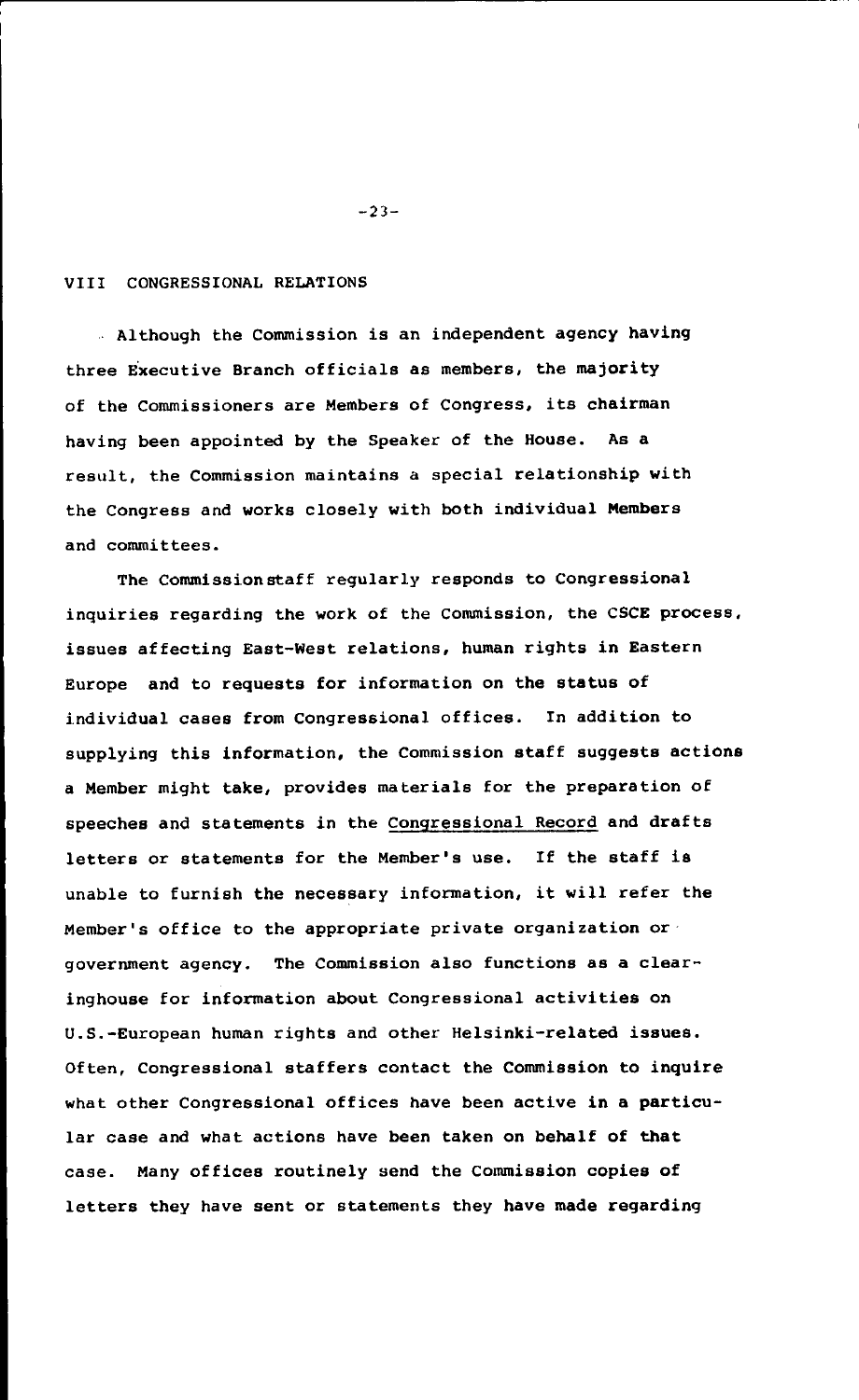individual cases so that the Commission will be kept abreast of these efforts and be able to better inform other offices.

The Commission has supplied background materials for Members of Congress either participating in international meetings at which Helsinki-related issues are to be discussed or traveling to Eastern Europe. For example, the Commission -- working closely with the House International Relations Committee - prepared briefing materials for the U.S. delegation to meetings of the Interparliamentary Union in Sofia, Vienna and Bonn. During the visit to Washington in early 1978 by a group of Soviet parliamentarians, the Commission staff prepared a briefing book on Helsinki-related issues, in the context of U.S.- Soviet relations, for the use of those Commissioners scheduled to take part in the discussions.

The Commission participated in the legislative process by drafting and supporting a variety of resolutions. In the case of H. Con. Res. 624, the staff prepared the resolution for introduction by the chairman of the House International Relations Committee and the Commission chairman. The resolution, expressing the sense of the Congress that the Helsinki Final Act affords protection to the Helsinki monitoring groups, was passed unanimously by the House on May 18, 1978, and by the Senate four days later. The Commission staff furnished information and assistance to numerous Congressional offices in the drafting stages of other resolutions dealing with the Helsinki Final Act or related issues. For example, the staff

-24-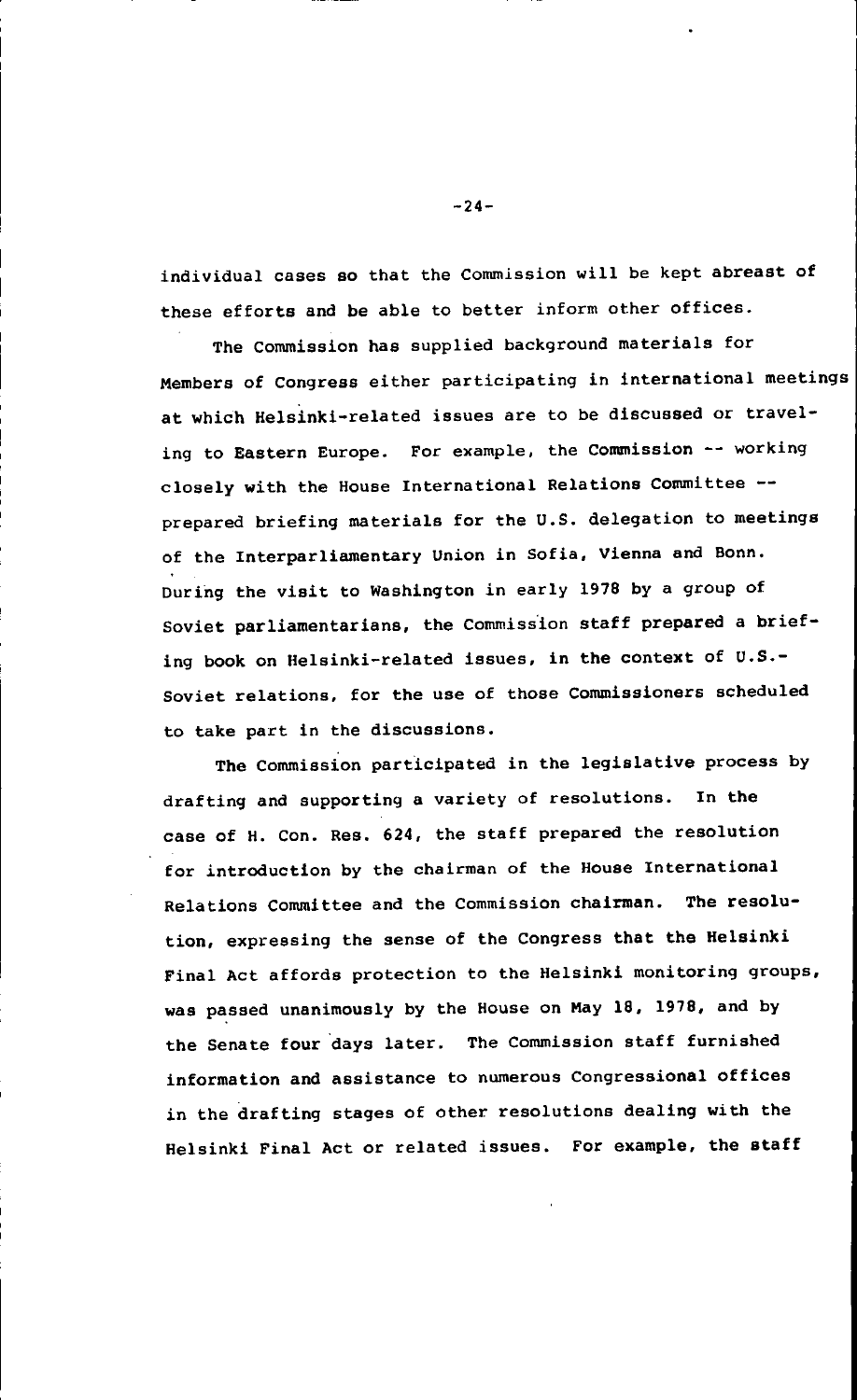assisted the office of Senator Henry Jackson in the preparation of S. Res. 512. The Commission had formally nominated the Soviet Helsinki watchers for the 1978 Nobel Peace Prize in January 1978, and S. Res. 512, which passed the Senate 90 to 1 on July 13, 1978, supported that nomination.

The Commission -- through public hearings -- has provided a forum for Members to express their view on many Helsinki-related issues. For example, 14 Members submitted statements or testified at the Commission's July 11, 1978, hearing on the trials of the Helsinki watchers. In addition, the Commissioners have participated in the hearings of committees or subcommittees on these issues. Chairman Fascell, for instance, submitted a statement on Romanian emigration practices to the Subcommittee on Trade of the House Ways and Means Committee during its hearings on the extension of most-favorednation status to Romania.

All Congressional offices receive the Commission's publications and hearing notifications are published in the Congressional Record so that interested Members will be kept informed of the Commission's activities.

-25-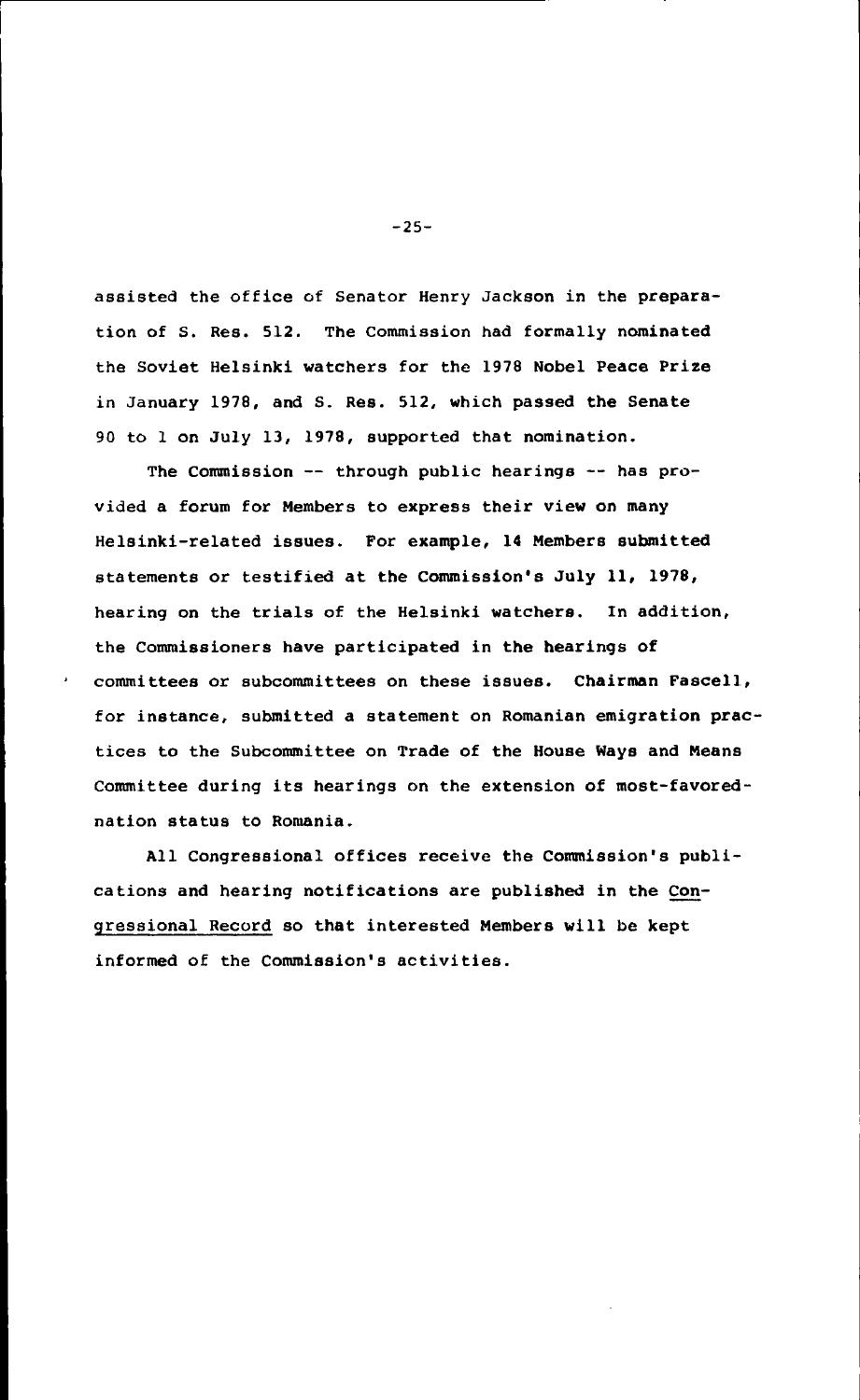IX REPORTS AND PUBLICATIONS

 $\sqrt[3]{T}$ The Commission also produced reports of its hearings and a number of other studies and publications in fulfillment of its mandate to monitor implementation of the Helsinki Final Act. The raport entitled

Semi-Annual Reports by the President to the Commission  $\overline{a}$ on Security and Cooperation in Europe - Initiated in December 1976, these reports, required by legislation establishing the Commission and prepared by the State Department, have provided, at six-month intervals, a comprehensive and detailed account of the record of implementation by CSCE signatories, with special emphasis on human rights. The Commission has given these reports wide dissemination to the press, the public and official and private organizations in all signatory countries.

(b) Report of the Study Mission to Europe to the Commission on Security and Cooperation in Europe (February 11, 1977) -This report covered an intensive fact<sup>2</sup>finding mission by Commissioners and staff to West European nations and Yugoslavia in the latter part of 1976.

(S) Unplementation of the Final Act of the Conference on Security and Cooperation in Europe: Findings and Recommendations Two Years After Helsinki (August 1977).---The-most-important-of-the-Commission"s garilest publications, this compre-**7Teffsive-document** provided a broad assessment of CSCE implementation progress two years after the signing of the Helsinki Final

-26-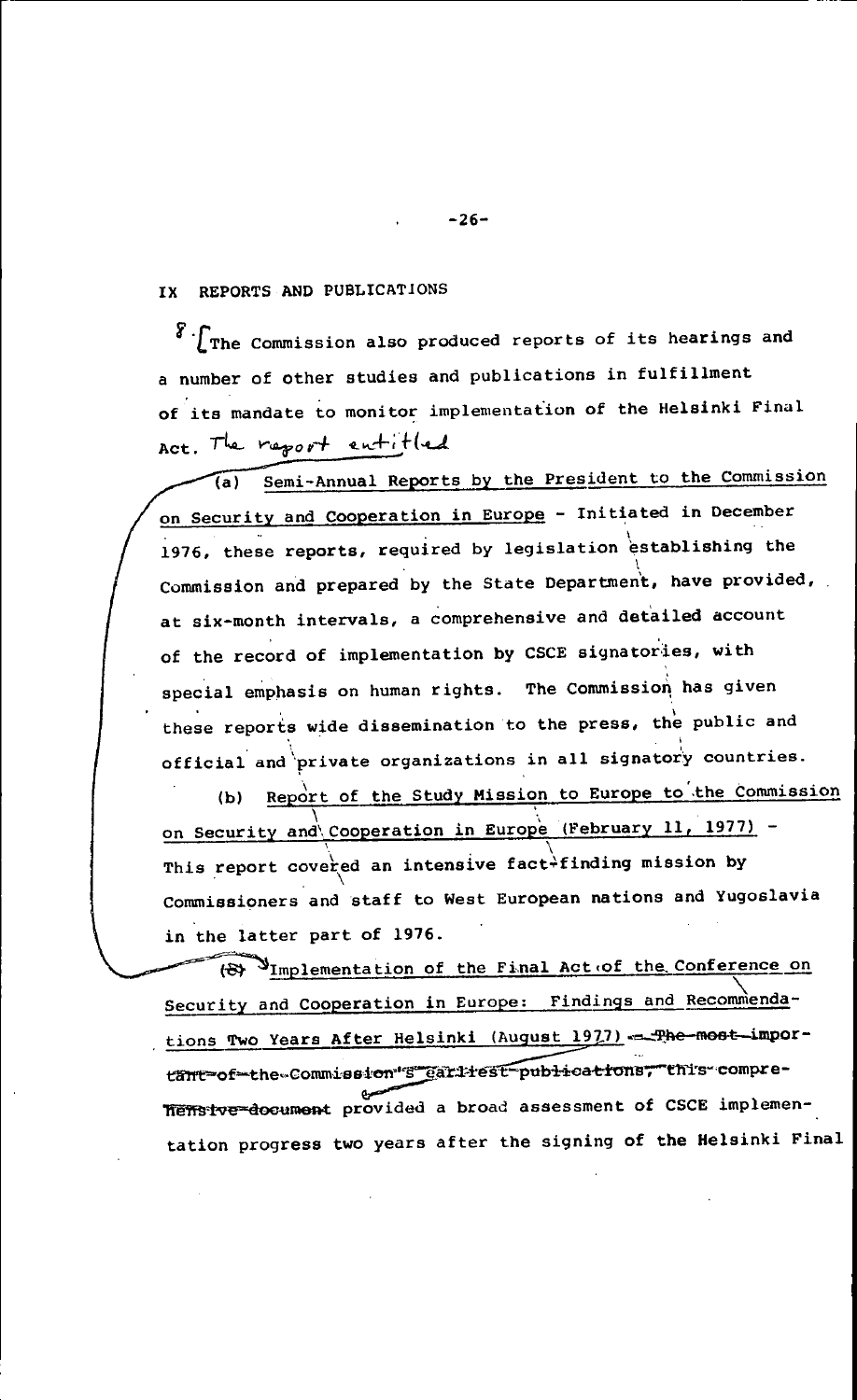Act. Released as the substantive portion of the Belgrade review conference convened, the document, in many respects, reflected the position of the U.S. delegation. It was circulated widely among other delegations, the general public and the media. In general terms, the report found that the record of the first two years had been more productive than the Commission expected, though far short of the high promises detailed in the language of the Final Act. And then nepart,

( $E$ ) The Belgrade Follow-Up Meeting to the Conference on Security and Cooperation in Europe: A Report and Appraisal May 17, 1978)  $\rightarrow$  Provides an account of the proceedings of the Belgrade meeting and gives the Commission's considered analysis سمت of the results. . . . . also released a series of documents  $(e)$ . Documents of the Public Group to Promote Observance of the Helsinki Agreements in the USSR (February 24 and June 3, 1977) and The Right to Khow, The Right to Act, Document of Helsinki Dissent from the Soviet Union and Eastern Europe (May  $k$ (1978) - These volumes consist of statements, declarations,  $k$ letters, and other testimonials from courageous human rights dissidents in the USSR and Eastern Europe concerning the failure of their governments to live up to commitments under the Helsinki Final Act. | we red, white blue paunled

(f) Supplement to the Commission's Implementation Report - Contains lists of Soviets and East Europeans denied emigration or family visit visas and is revised periodically to provide up-to-date information.

-27-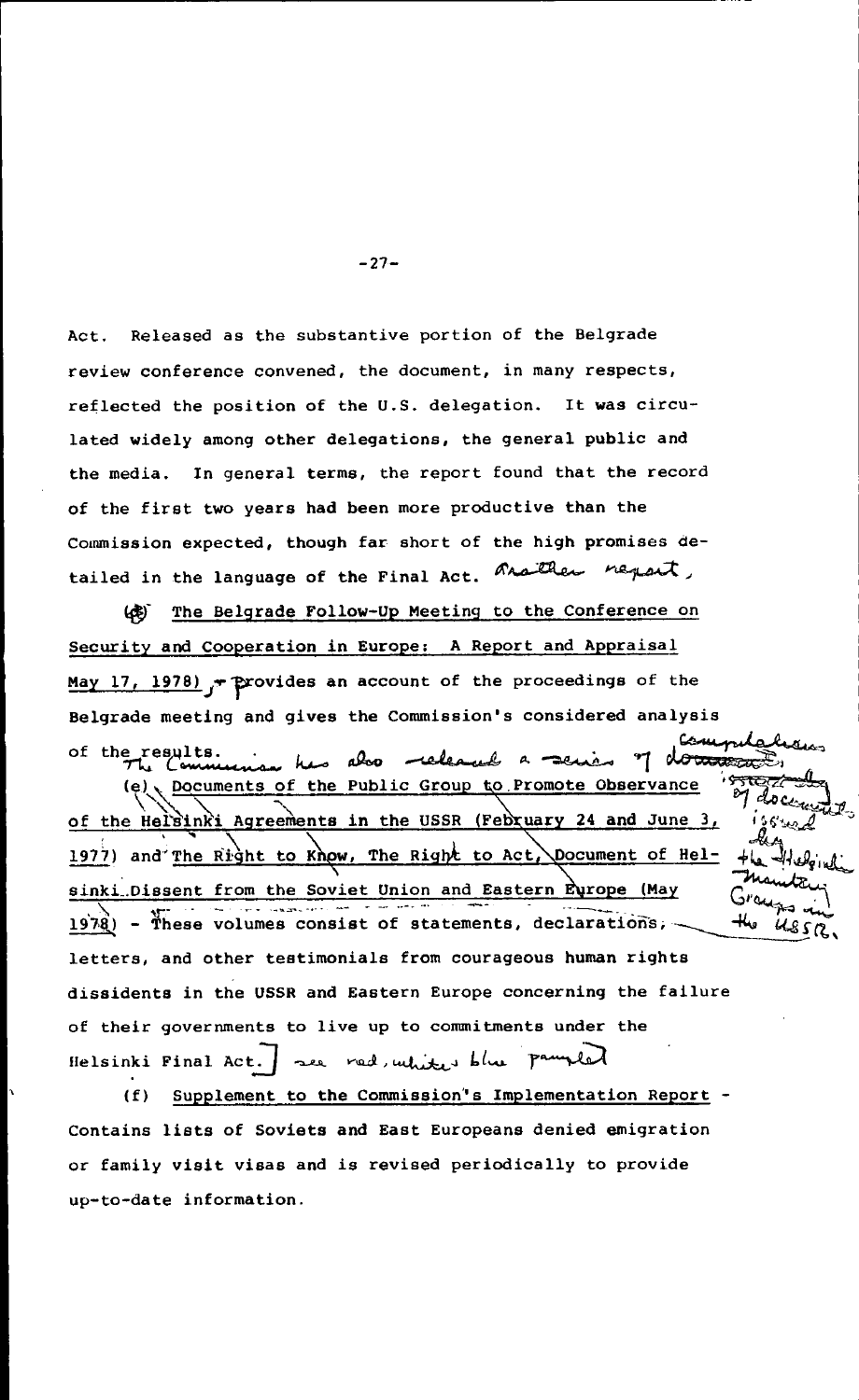(g) On Leaving the Soviet Union: Two Surveys Compared (May 1, 1978) - Contains a statistical analysis of patterns and procedures in Soviet emigration based on extensive personal interviewing of recent emigres by Commission staff members.

(h) Soviet Law and the Helsinki Monitors (June 6, 1978) - This is a Commission staff analysis of the Soviet legal system produced in conjunction with the trials of Helsinki monitors in the Soviet Union.

(i) Profiles: The Helsinki Monitors (June 6, 1978) - Contains biographic information and available photographs of all 58 members of the Public Groups to Promote the Observance of the Helsinki Agreement in the USSR.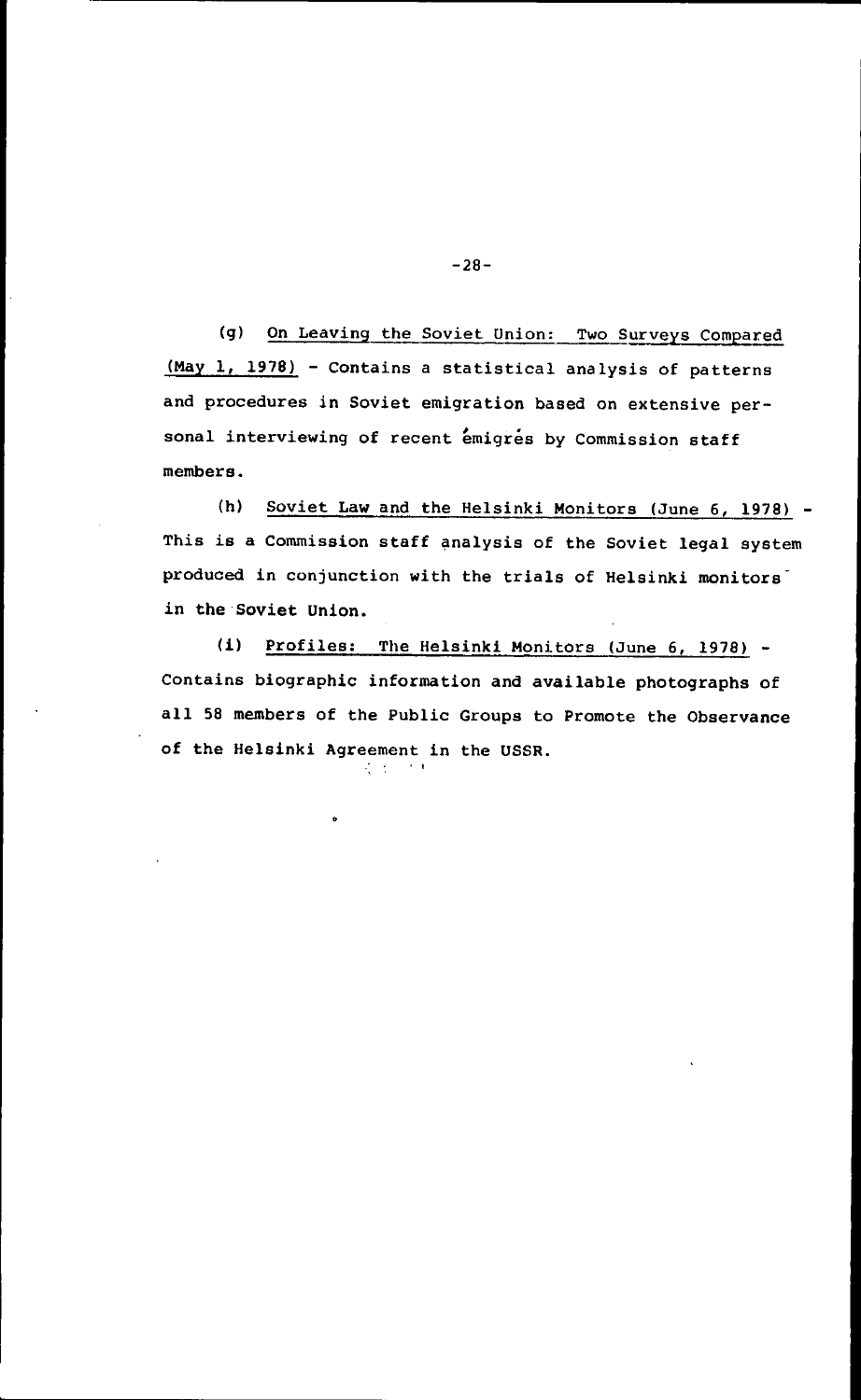#### X COOPERATION WITH NON-GOVERNMENTAL ORGANIZATIONS

Non-governmental organizations have been a primary source of information on the humanitarian aspects of Commission work. A significant amount of the casework that the Commission handles is originally referred by private organizations that range from groups with ethnic interests to agencies with broader humanitarian interests such as the International League for Human Rights. During the 95th Congress, the Commission corresponded extensively with these various groups, keeping them advised of any action that the Commission may take on their constituent's behalf and informing them of any new developments in cases they have sent to the Commission's attention. The Commission also consulted with private organizations in arranging hearings and obtained valuable insights and suggestions about their content and format. Once hearings were arranged, press releases with particulars were sent to all 400 nongovernmental organizations on the Commission mailing list. All organizations on the list were sent published proceedings of hearings.

Representatives of citizens groups were kept current on Commission activities by mail and by means of frequently scheduled briefings. Prior to the Belgrade follow-up meeting, private groups and individuals were encouraged to contribute to pre-conference planning, reflecting the Commission's view

-29-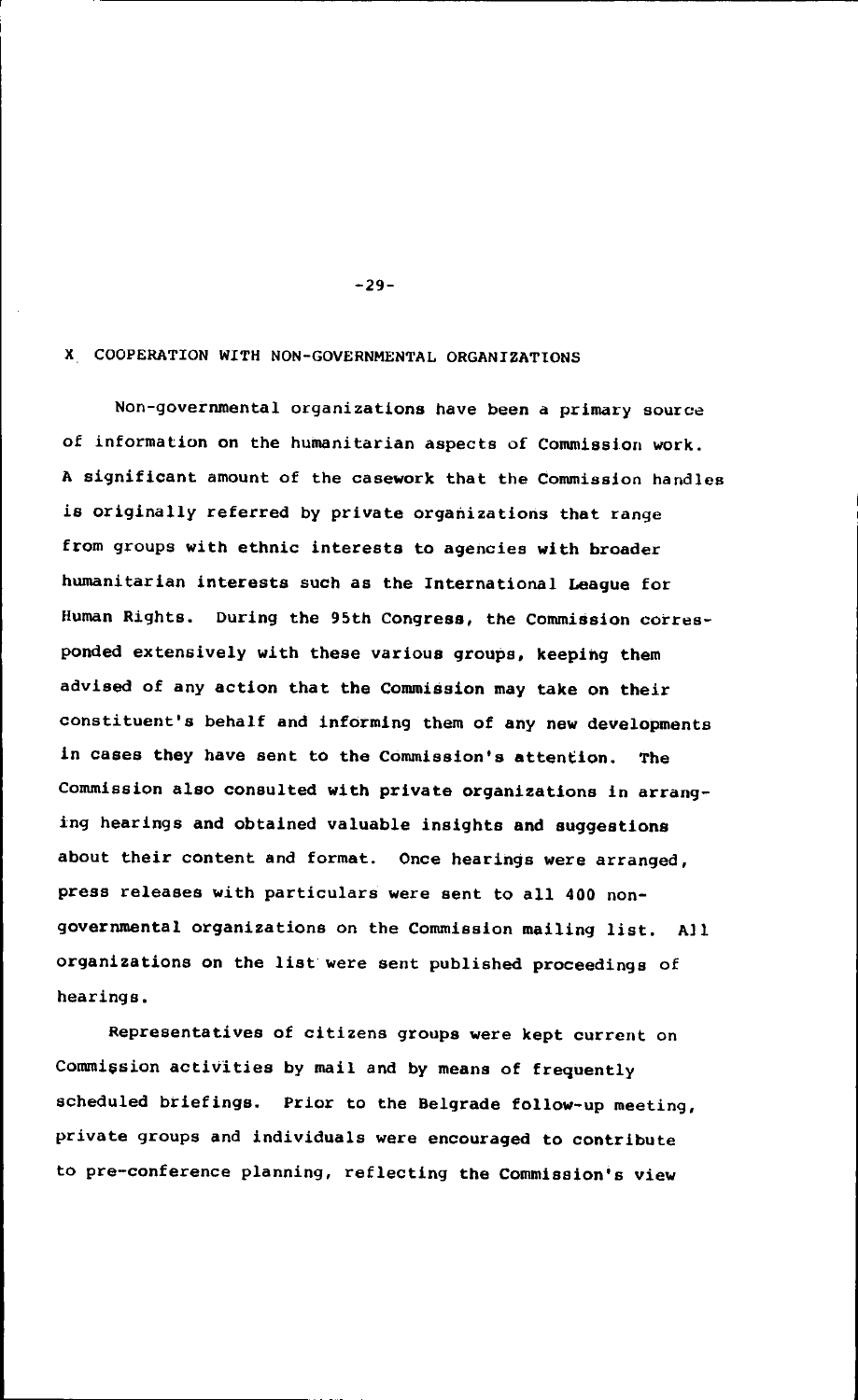of the importance of non-governmental participation in this significant marker in the long-term CSCE process. For example, in advance of the preparatory meeting in June 1977, which determined the agenda of the substantive review session held in the fall, the Commission mailed detailed questionnaires to representatives of the academic and business community soliciting their views on the problems and.possibilities that Belgrade would present in the area of economics and trade. Similarly, the Commission invited approximately 30 representatives of private organizations interested in the humanitarian provisions of CSCE to a briefing and consultation to plan strategy for the upcoming Conference. During the Belgrade Conference the Commission mailed ten bulletins outlining proceedings and analyses of the events to selected non-governmental organizations. This was an especially important service since the discussions at Belgrade were closed to the public and not transcribed, except for several. days of on-the-record speeches at the start and end of the conference.

Commission staff members have frequently attended assemblies and seminars hosted by private organizations and often presented reports and speeches on such occasions. Notable examples include a speech given by Chairman Fascell on February 24, 1978, before the Chicago Council on Foreign Relations entitled "Did Human Rights Survive Belgrade?" and an address by Staff. Director R. Spencer Oliver delivered at the Ukrainian National Association in Pittsburgh on May 23, 1978.

-30-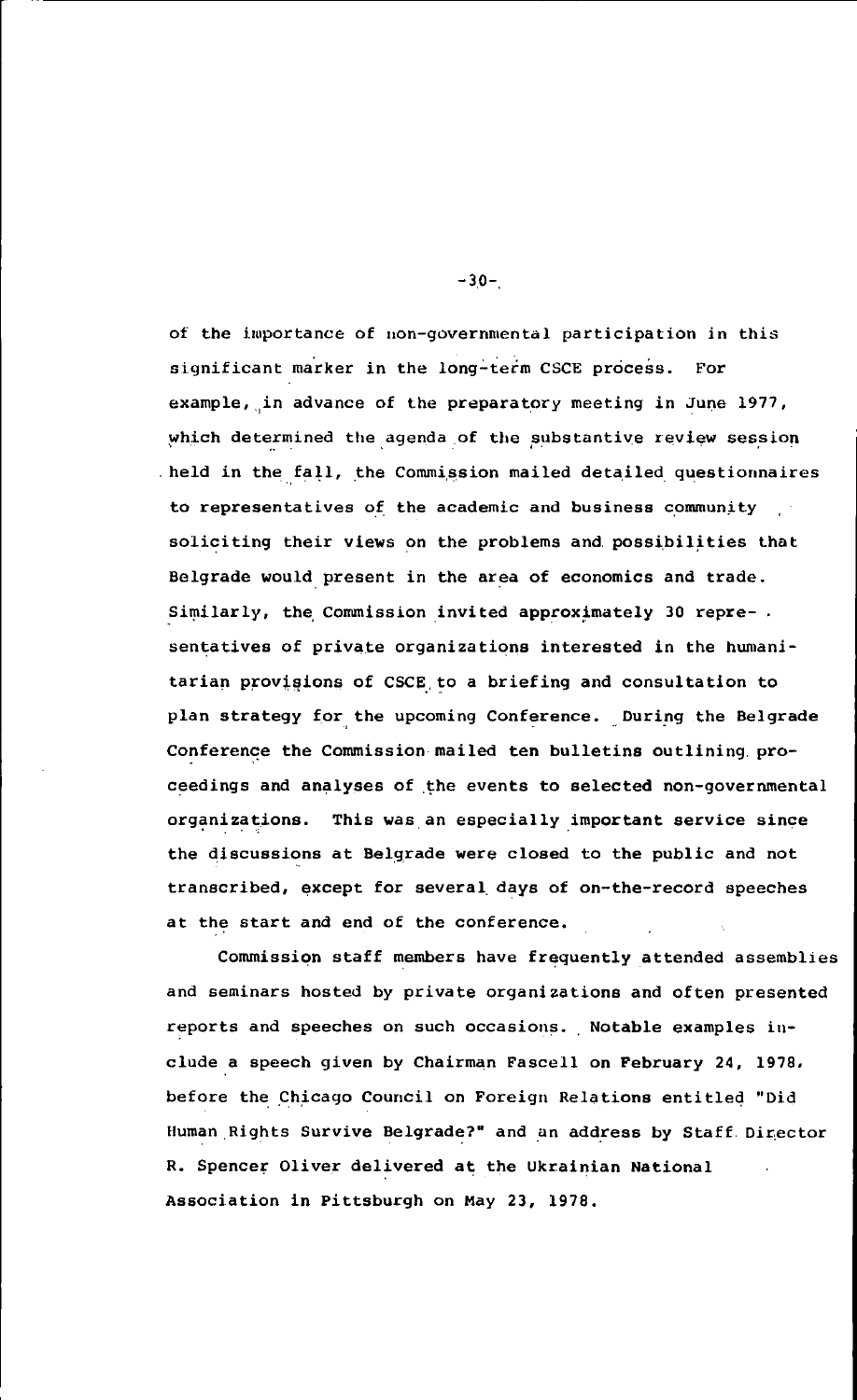In sum, the CSCE Commission serves as the nexus of Helsinki activity, providing a meeting place for governmental and private organizations to exchange knowledge and opinions about Helsinki-related issues. The Commission is geared to bring the particular concerns of private interest groups to government attention, while it helps to make government information accessible and government policy understandable to non-governmental organizations.

-31-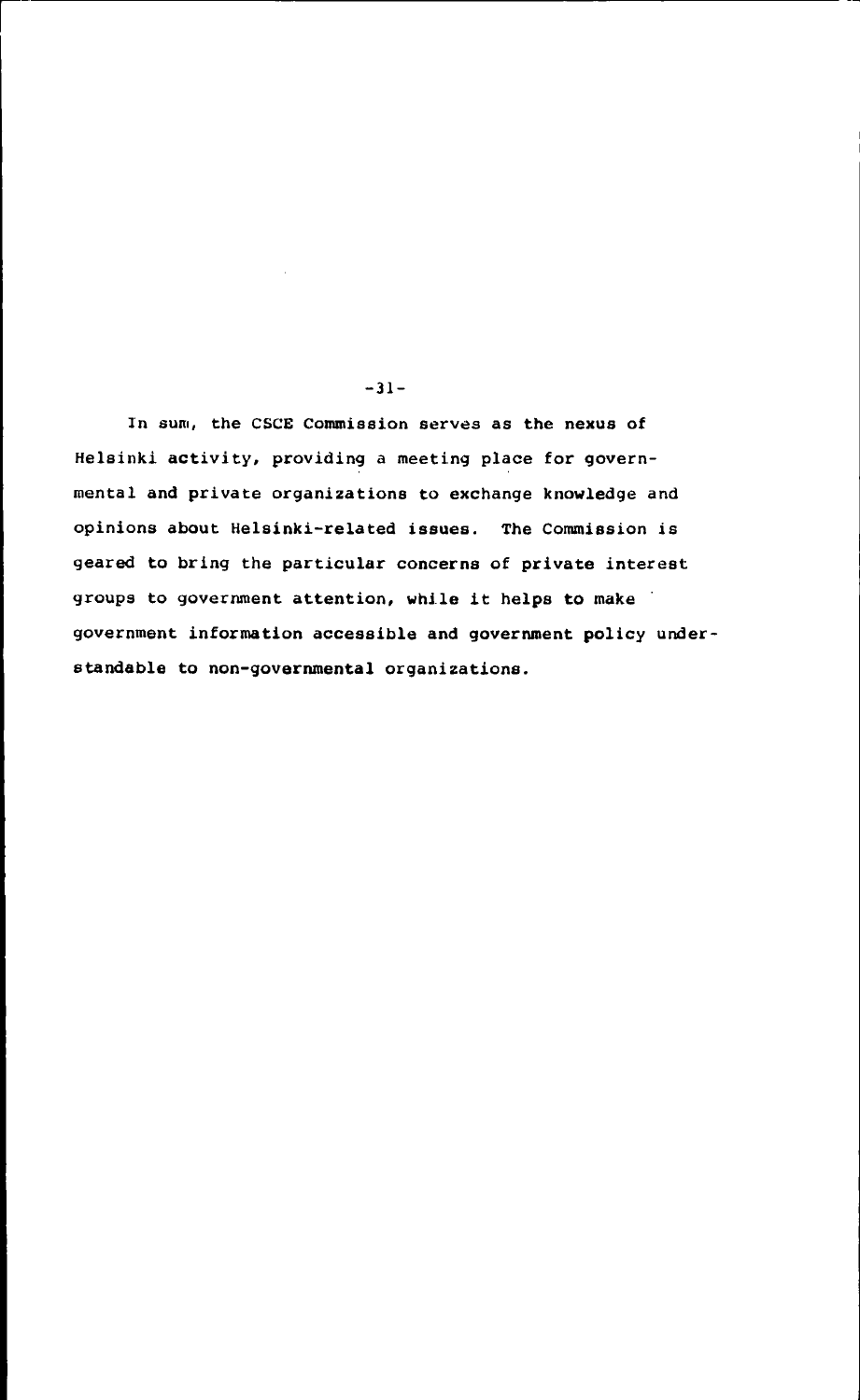#### XI MEDIA ACTIVITIES

The Commission's investigative activities and research in the field of human rights have also made it a valuable source of information for U.S. and foreign media.

The Commission has provided information to the following national magazines and newspapers: The New York Times, The Washington Post, The Christian Science Monitor, The Wall Street Journal, Time, U.S. News and World Report, Newsweek, People, The New Republic, Business Week and The Baltimore Sun. In addition, the staff has given material to local newspapers, such as The Washington Star and the Santa Monica, California, Evening Outlook and local magazines such as Florida Trend. Such information has included background on emigration from Warsaw Pact countries, dissent in the Soviet Union, or the role of human rights in U.S. foreign policy.

Commissioners, in appearing on such television shows as "Face the Nation" or "The Today Show", have discussed Helsinkirelated issues. In addition, a staff member appeared on the "McNeill-Lehrer Report' program on the Shcharansky-Ginzburg trials. The Commission staff gave considerable source material to NBC News in preparation for its two programs on human rights in Eastern Europe and the USSR. The NBC shows, which used documentary material shot in the Soviet Union and Eastern Europe, later won a prize as the outstanding program of television journalism for 1977. In July 1978, the Commission

-32-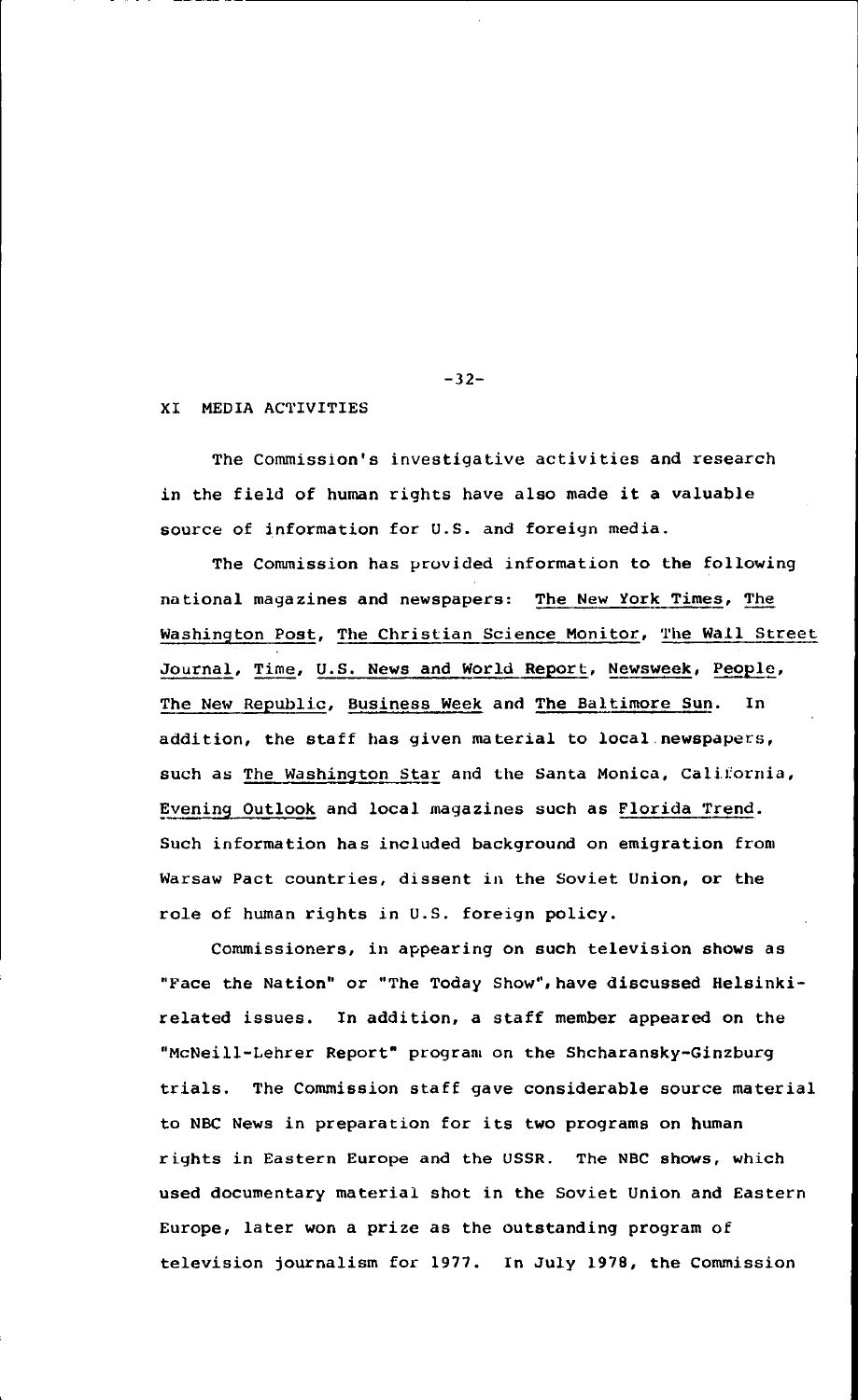staff provided NBC News with information for a program on the trials of three Soviet Helsinki monitors. On other occasions, the staff has responded to requests for information and visual materials from ABC, CBS, NBC, Metromedia and public television stations.

Articles by Chairman Fascell on human rights and the Helsinki process have appeared in journals such as Foreign Policy (Summer 1978) and The Journal of Atomic Scientists (October 1978). The staff has provided background material for articles in other publications such as Chemical and Engineering News.

At various times, the Commission staff has provided material following requests from representatives of the foreign media such as West German radio, TASS (the Soviet news agency), The London Times, Canadian television, The Financial Times, the Yugoslav press agency TANJUG, and The Manchester Guardian.

The Commission maintains contacts with media from American ethnic groups and human rights organizations. Such publications include newspapers published by Latvian and Lithuanian Americans, Smoloskyp Publishers (concerned with human rights in the Ukraine), the National Interreligious Task Force on Soviet Jewry, the Washington Street Research Center, Association of Polish Students and Graduates in Exile, Palach Press (publishes Polish and Czech unofficial materials), the Catholic News Service, Khronika Press (publishes samizdat documents from the USSR), Freedom House, the Union of Councils of

-33-